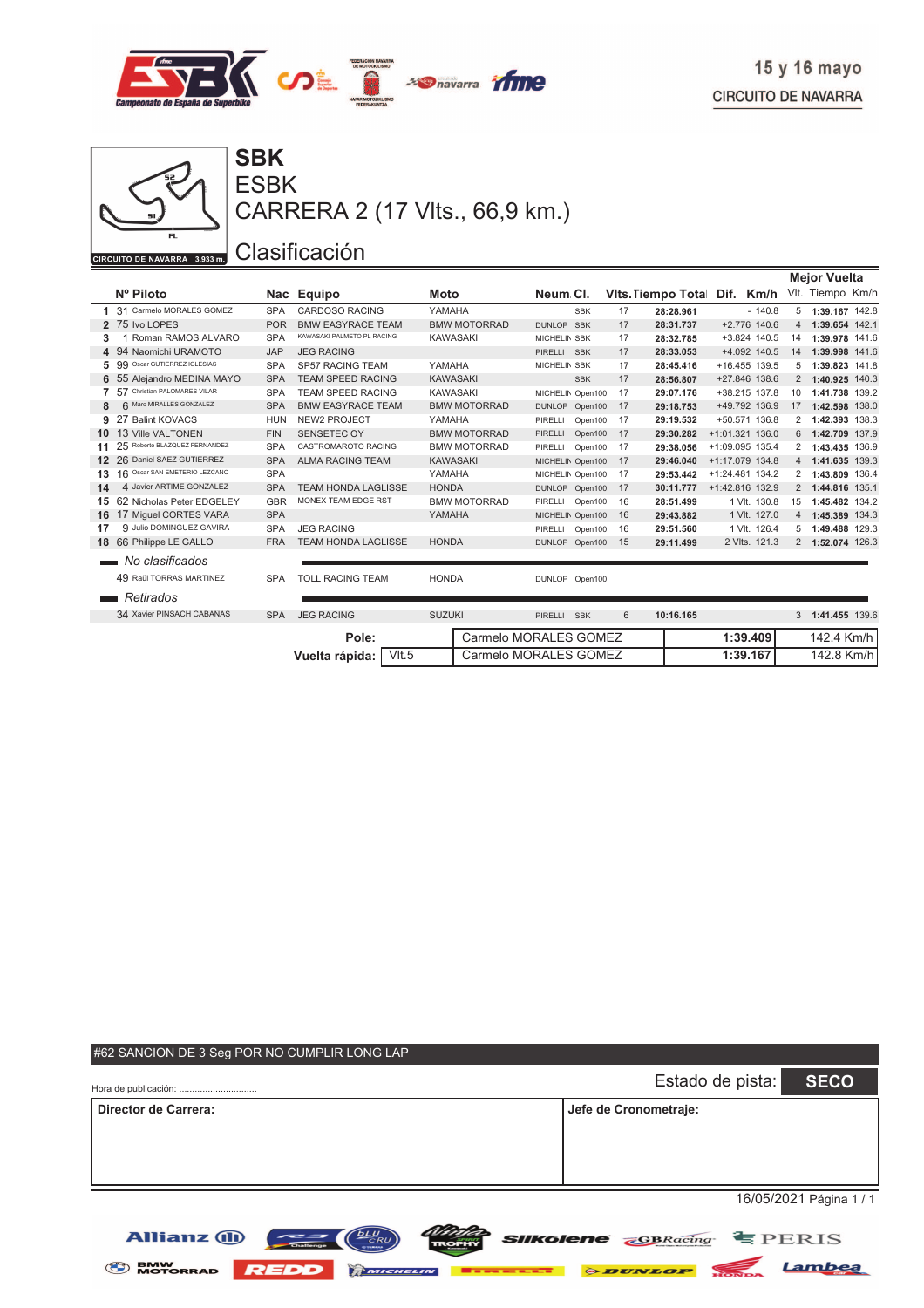

**Mejor Vuelta**



CARRERA 2 ESBK

**SBK**

# Clasificación por Clase

|                |                                 |            |                            |                     |    |                   |                   | <b>Mejor vuelta</b> |                  |       |
|----------------|---------------------------------|------------|----------------------------|---------------------|----|-------------------|-------------------|---------------------|------------------|-------|
|                | <b>NºPiloto</b>                 | Nac        | Equipo                     | Moto                |    | Vits. Tempo Total | Dif. Km/h         | VIt.                | Tiempo Km/h      |       |
|                | Open1000                        |            |                            |                     |    |                   |                   |                     |                  |       |
|                | 57 Christian PALOMARES VILAR    | <b>SPA</b> | <b>TEAM SPEED RACING</b>   | <b>KAWASAKI</b>     | 17 | 29:07.176         | 137.8             | 10                  | 1:41.738 139.2   |       |
| $\overline{2}$ | 6 Marc MIRALLES GONZALEZ        | <b>SPA</b> | <b>BMW EASYRACE TEAM</b>   | <b>BMW MOTORRAD</b> | 17 | 29:18.753         | +11.577 136.9     | 17                  | 1:42.598         | 138.0 |
| 3              | 27 Balint KOVACS                | <b>HUN</b> | <b>NEW2 PROJECT</b>        | YAMAHA              | 17 | 29:19.532         | +12.356 136.8     | 2                   | 1:42.393         | 138.3 |
|                | <b>13 Ville VALTONEN</b>        | <b>FIN</b> | SENSETEC OY                | <b>BMW MOTORRAD</b> | 17 | 29:30.282         | +23.106 136.0     | 6                   | 1:42.709         | 137.9 |
| 5              | 25 Roberto BLAZQUEZ FERNANDEZ   | <b>SPA</b> | CASTROMAROTO RACING        | <b>BMW MOTORRAD</b> | 17 | 29:38.056         | +30.880 135.4     |                     | 1:43.435         | 136.9 |
| 6              | 26 Daniel SAEZ GUTIERREZ        | <b>SPA</b> | <b>ALMA RACING TEAM</b>    | <b>KAWASAKI</b>     | 17 | 29:46.040         | +38.864 134.8     |                     | 4 1:41.635 139.3 |       |
|                | 16 Oscar SAN EMETERIO LEZCANO   | <b>SPA</b> |                            | YAMAHA              | 17 | 29:53.442         | +46.266 134.2     |                     | 1:43.809         | 136.4 |
| 8              | 4 Javier ARTIME GONZALEZ        | <b>SPA</b> | <b>TEAM HONDA LAGLISSE</b> | <b>HONDA</b>        | 17 | 30:11.777         | +1'04.601 132.9   |                     | 2 1:44.816       | 135.1 |
| 9              | 62 Nicholas Peter EDGELEY       | <b>GBR</b> | <b>MONEX TEAM EDGE RST</b> | <b>BMW MOTORRAD</b> | 16 | 28:51.499         | 1 VIt. 130.8      | 15                  | 1:45.482         | 134.2 |
| 10             | 17 Miguel CORTES VARA           | <b>SPA</b> |                            | YAMAHA              | 16 | 29:43.882         | 1 VIt. 127.0      |                     | 4 1:45.389 134.3 |       |
| 11             | <b>9 Julio DOMINGUEZ GAVIRA</b> | <b>SPA</b> | <b>JEG RACING</b>          |                     | 16 | 29:51.560         | 1 VIt. 126.4      | 5                   | 1:49.488         | 129.3 |
| 12             | 66 Philippe LE GALLO            | <b>FRA</b> | <b>TEAM HONDA LAGLISSE</b> | <b>HONDA</b>        | 15 | 29:11.499         | 2 Vlts. 121.3     |                     | 2 1:52.074 126.3 |       |
|                | No clasificados                 |            |                            |                     |    |                   |                   |                     |                  |       |
|                | <b>49 Raül TORRAS MARTINEZ</b>  | <b>SPA</b> | <b>TOLL RACING TEAM</b>    | <b>HONDA</b>        |    |                   | 17 VIts.          |                     |                  |       |
| <b>SBK</b>     |                                 |            |                            |                     |    |                   |                   |                     |                  |       |
|                | 31 Carmelo MORALES GOMEZ        | <b>SPA</b> | <b>CARDOSO RACING</b>      | YAMAHA              | 17 | 28:28.961         | 140.8             | 5 <sup>5</sup>      | 1:39.167 142.8   |       |
|                | 75 Ivo LOPES                    | <b>POR</b> | <b>BMW EASYRACE TEAM</b>   | <b>BMW MOTORRAD</b> | 17 | 28:31.737         | 140.6<br>$+2.776$ | 4                   | 1:39.654 142.1   |       |
| 3              | 1 Roman RAMOS ALVARO            | <b>SPA</b> | KAWASAKI PALMETO PL RACING | <b>KAWASAKI</b>     | 17 | 28:32.785         | $+3.824$ 140.5    | 14                  | 1:39.978 141.6   |       |
| 4              | 94 Naomichi URAMOTO             | <b>JAP</b> | <b>JEG RACING</b>          |                     | 17 | 28:33.053         | +4.092 140.5      | 14                  | 1:39.998         | 141.6 |
| 5              | 99 Oscar GUTIERREZ IGLESIAS     | <b>SPA</b> | <b>SP57 RACING TEAM</b>    | YAMAHA              | 17 | 28:45.416         | +16.455 139.5     | 5                   | 1:39.823         | 141.8 |
| 6              | 55 Alejandro MEDINA MAYO        | <b>SPA</b> | TEAM SPEED RACING          | <b>KAWASAKI</b>     | 17 | 28:56.807         | +27.846 138.6     |                     | 1:40.925 140.3   |       |
|                | <b>Retirados</b>                |            |                            |                     |    |                   |                   |                     |                  |       |
|                | 34 Xavier PINSACH CABAÑAS       | <b>SPA</b> | <b>JEG RACING</b>          | <b>SUZUKI</b>       | 6  | 10:16.165         | 11 VIts.          |                     | 3 1:41.455 139.6 |       |
|                |                                 |            |                            |                     |    |                   |                   |                     |                  |       |

| #62 SANCION DE 3 Seg POR NO CUMPLIR LONG LAP |                       |                         |
|----------------------------------------------|-----------------------|-------------------------|
| Hora de publicación:                         | Estado de pista:      | <b>SECO</b>             |
| <b>Director de Carrera:</b>                  | Jefe de Cronometraje: |                         |
|                                              |                       | 16/05/2021 Página 1 / 1 |

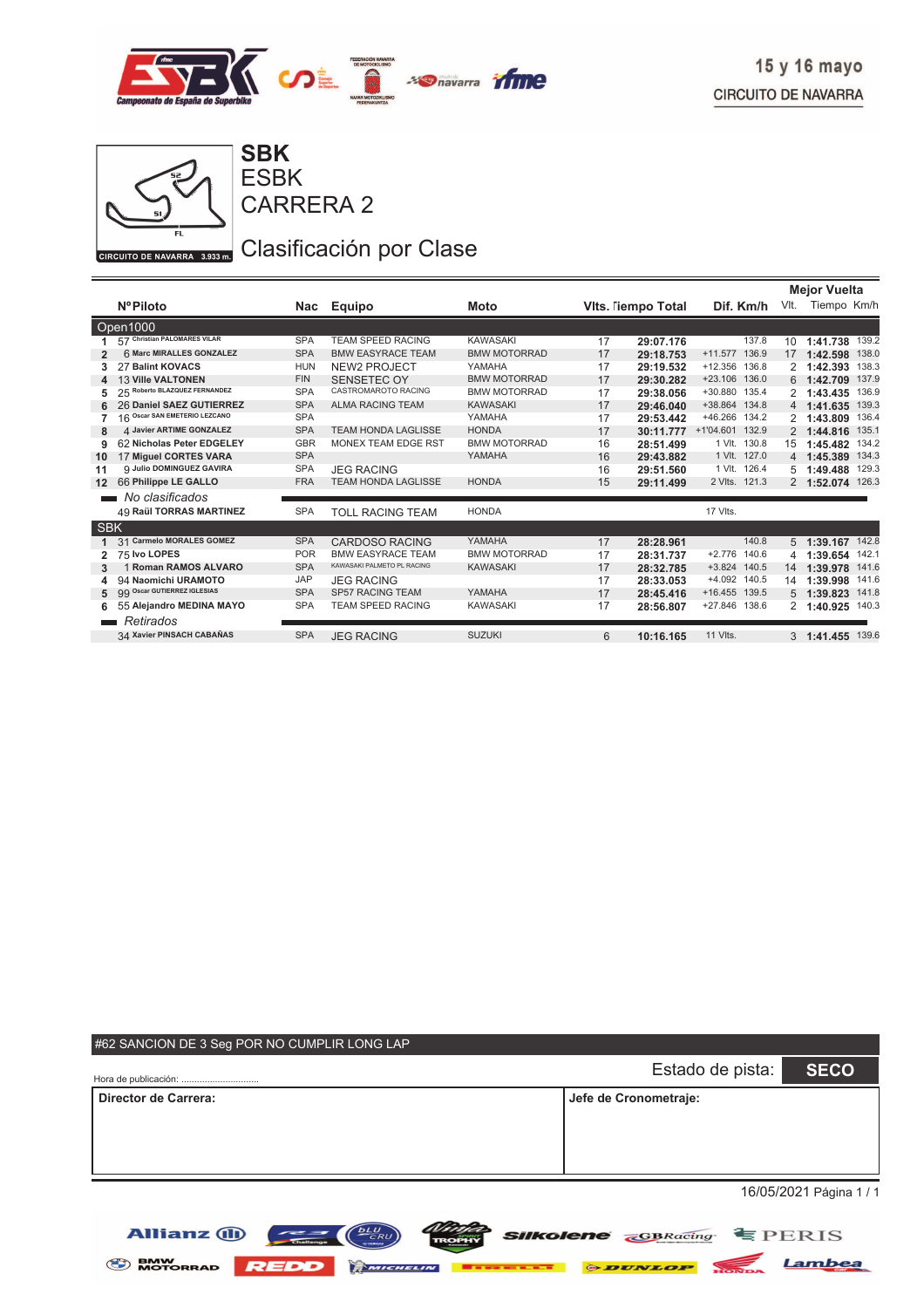

16/05/2021 Página 1 / 1



|                |                |          |                          | VIt.   |                |                |                |         |                          |          |                |    |                               |                                               |                               |                               |                               |                               |                               |  |
|----------------|----------------|----------|--------------------------|--------|----------------|----------------|----------------|---------|--------------------------|----------|----------------|----|-------------------------------|-----------------------------------------------|-------------------------------|-------------------------------|-------------------------------|-------------------------------|-------------------------------|--|
| $N^{\circ}$    | Pos            | Parrilla | $\overline{\phantom{0}}$ | $\sim$ | ო              | 4              | 5              | $\circ$ | $\overline{\phantom{0}}$ | $\infty$ | $\infty$       | ₽  | ᠆<br>$\overline{\phantom{0}}$ | $\mathbf{\Omega}$<br>$\overline{\phantom{0}}$ | S<br>$\overline{\phantom{0}}$ | 4<br>$\overline{\phantom{0}}$ | 5<br>$\overline{\phantom{0}}$ | ဖ<br>$\overline{\phantom{0}}$ | N<br>$\overline{\phantom{0}}$ |  |
| 31             | 1              | 31       | 55                       | 55     | 31             | 31             | 31             | 31      | 31                       | 31       | 31             | 31 | 31                            | 31                                            | 31                            | 31                            | 31                            | 31                            | 31                            |  |
| 1              | $\overline{2}$ | 1        | 31                       | 31     | 1              | 1              | 1              | 75      | 75                       | 75       | 75             | 75 | 75                            | 75                                            | 75                            | 75                            | 75                            | 75                            | 75                            |  |
| 94             | 3              | 94       | $\mathbf{1}$             | 1      | 94             | 94             | 94             | 1       | $\mathbf{1}$             | 1        | $\mathbf{1}$   | 1  | $\mathbf{1}$                  | 1                                             | $\mathbf{1}$                  | 1                             | $\mathbf{1}$                  | 1                             | $\mathbf{1}$                  |  |
| 34             | 4              | 34       | 94                       | 94     | 55             | 75             | 75             | 94      | 94                       | 94       | 94             | 94 | 94                            | 94                                            | 94                            | 94                            | 94                            | 94                            | 94                            |  |
| 99             | 5              | 99       | 34                       | 75     | 75             | 55             | 99             | 99      | 99                       | 99       | 99             | 99 | 99                            | 99                                            | 99                            | 99                            | 99                            | 99                            | 99                            |  |
| 55             | 6              | 55       | 75                       | 34     | 99             | 99             | 55             | 55      | 55                       | 55       | 55             | 55 | 55                            | 55                                            | 55                            | 55                            | 55                            | 55                            | 55                            |  |
| 26             | 7              | 26       | 99                       | 99     | 34             | 34             | 34             | 34      | 26                       | 26       | 26             | 26 | 57                            | 57                                            | 57                            | 57                            | 57                            | 57                            | 57                            |  |
| 75             | 8              | 75       | 57                       | 57     | 57             | 26             | 26             | 26      | 57                       | 57       | 57             | 57 | 26                            | 26                                            | 26                            | 27                            | 27                            | 27                            | 6                             |  |
| 6              | 9              | 6        | 26                       | 26     | 26             | 57             | 57             | 57      | 27                       | 27       | 27             | 27 | 27                            | 27                                            | 27                            | 6                             | 6                             | 6                             | 27                            |  |
| 57             | 10             | 57       | 6                        | 6      | 27             | 27             | 27             | 27      | 6                        | 6        | 6              | 6  | 6                             | 6                                             | 6                             | 13                            | 13                            | 13                            | 13                            |  |
| 13             | 11             | 13       | 27                       | 27     | 6              | 6              | 6              | 6       | 13                       | 13       | 13             | 13 | 13                            | 13                                            | 13                            | 25                            | 25                            | 25                            | 25                            |  |
| 25             | 12             | 25       | 25                       | 25     | 25             | 25             | 13             | 13      | 25                       | 25       | 25             | 25 | 25                            | 25                                            | 25                            | 26                            | 26                            | 26                            | 26                            |  |
| 27             | 13             | 27       | 13                       | 13     | 13             | 13             | 25             | 25      | 16                       | 16       | 16             | 16 | 16                            | 16                                            | 16                            | 16                            | 16                            | 16                            | 16                            |  |
| 16             | 14             | 16       | 16                       | 16     | 16             | 16             | 16             | 16      | $\overline{4}$           | 4        | $\overline{4}$ | 4  | $\overline{4}$                | 4                                             | $\overline{4}$                | 4                             | $\overline{4}$                | $\overline{4}$                | $\overline{4}$                |  |
| 49             | 15             | 49       | $\overline{4}$           | 4      | $\overline{4}$ | $\overline{4}$ | $\overline{4}$ | 4       | 62                       | 62       | 62             | 62 | 62                            | 62                                            | 62                            | 62                            | 62                            | 62                            |                               |  |
| 62             | 16             | 62       | 17                       | 17     | 17             | 17             | 62             | 62      | 9                        | 9        | 9              | 9  | 9                             | 9                                             | 9                             | 9                             | 17                            | 17                            |                               |  |
| $\overline{4}$ | 17             | 4        | 62                       | 62     | 62             | 62             | 9              | 9       | 17                       | 17       | 17             | 17 | 17                            | 17                                            | 17                            | 17                            | 9                             | 9                             |                               |  |
| 17             | 18             | 17       | 9                        | 9      | 9              | 9              | 17             | 17      | 66                       | 66       | 66             | 66 | 66                            | 66                                            | 66                            | 66                            | 66                            |                               |                               |  |
| 9              | 19             | 9        | 66                       | 66     | 66             | 66             | 66             | 66      |                          |          |                |    |                               |                                               |                               |                               |                               |                               |                               |  |
| 66             | 20             | 66       |                          |        |                |                |                |         |                          |          |                |    |                               |                                               |                               |                               |                               |                               |                               |  |

Allianz (1) **SIIKolene** convaring EPERIS Lambea BMW MOTORRAD **REDD AMICHELIA BELLET GOUNLOP**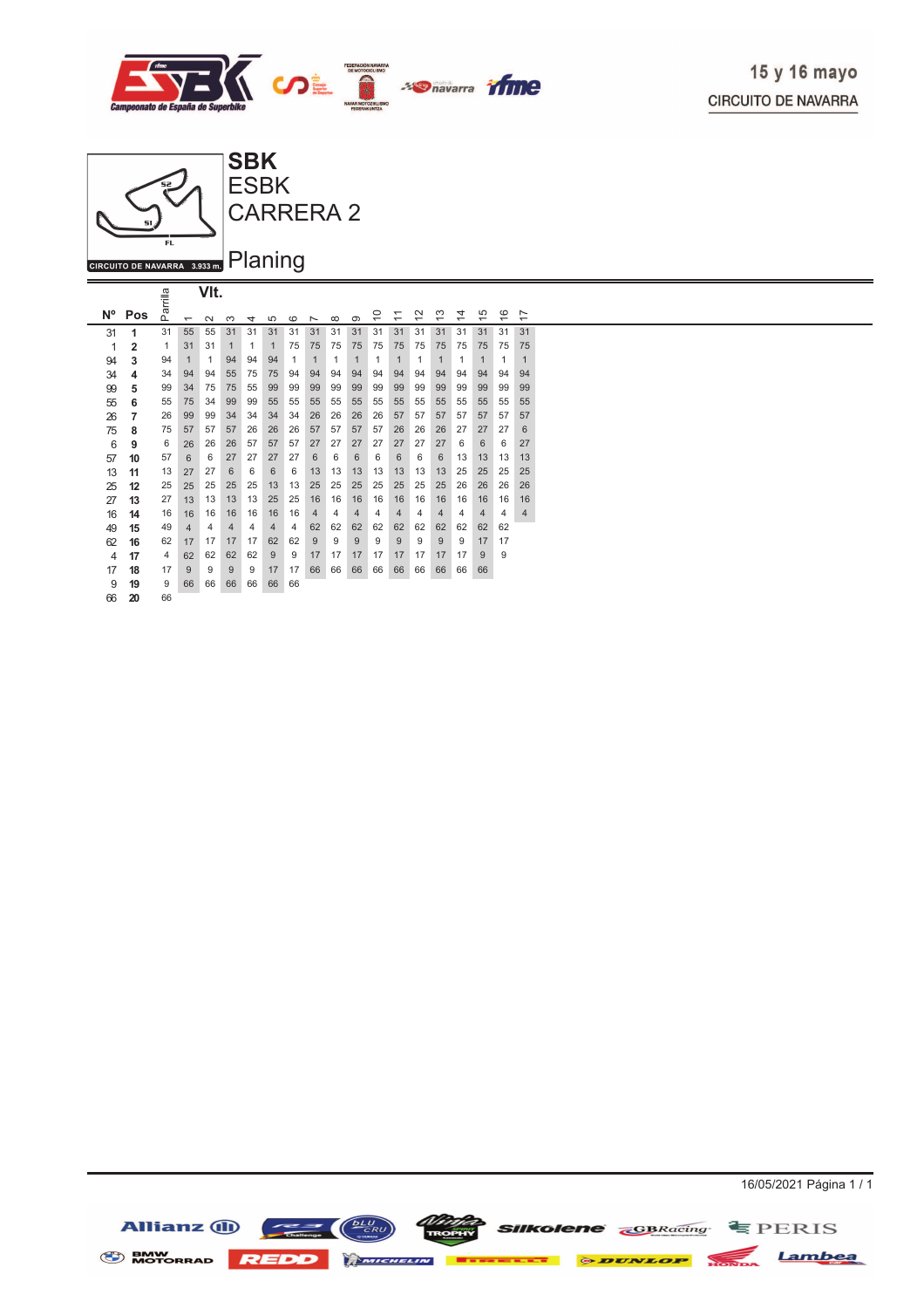

**SBK**

CARRERA 2 ESBK

## GIRCUITO DE NAVARRA 3.933 DI Mejores tiempos de sector

|     | <b>Sector 1</b>                      |               | <b>Sector 2</b>                               |               | <b>Sector 3</b>                               |        |     |                                   | Vuelta   | Mejor            |
|-----|--------------------------------------|---------------|-----------------------------------------------|---------------|-----------------------------------------------|--------|-----|-----------------------------------|----------|------------------|
| Pos | Nº Piloto                            | <b>Tiempo</b> | Nº Piloto                                     | <b>Tiempo</b> | Nº Piloto                                     | Tiempo | Pos | Nº Piloto                         | Ideal    | Vuelta           |
|     | 94 N.URAMOTO                         | 25.732        | <b>C.MORALES GOMEZ</b><br>31                  | 37.120        | 75 I.LOPES                                    | 35.860 |     | 31 C.MORALES GOMEZ                | 1:39.167 | 1:39.167<br>(1)  |
| 2   | 99 O.GUTIERREZ<br><b>IGLESIAS</b>    | 25.739        | 75 I.LOPES                                    | 37.208        | <b>C.MORALES GOMEZ</b><br>31                  | 35.896 |     | <b>O.GUTIERREZ IGLESIAS</b><br>99 | 1:39.188 | 1:39.823<br>(3)  |
| 3   | <b>C.MORALES GOMEZ</b><br>31         | 26.151        | 1 R.RAMOS ALVARO                              | 37.322        | O.GUTIERREZ<br>99<br><b>IGLESIAS</b>          | 36.039 | 3   | N.URAMOTO<br>94                   | 1:39.228 | 1:39.998<br>(5)  |
| 4   | A.MEDINA MAYO<br>55                  | 26.181        | 94 N.URAMOTO                                  | 37.329        | R.RAMOS ALVARO                                | 36.103 | 4   | 75 I.LOPES                        | 1:39.537 | (2)<br>1:39.654  |
| 5   | <b>D.SAEZ GUTIERREZ</b><br>26        | 26.217        | O.GUTIERREZ<br>99<br><b>IGLESIAS</b>          | 37.410        | 94 N.URAMOTO                                  | 36.167 | 5   | 1 R.RAMOS ALVARO                  | 1:39.818 | (4)<br>1:39.978  |
| 6   | 57 C.PALOMARES<br>VII AR             | 26.219        | A.MEDINA MAYO<br>55                           | 37.592        | A.MEDINA MAYO<br>55                           | 36.396 |     | 55 A.MEDINA MAYO                  | 1:40.169 | (6)<br>1:40.925  |
| 7   | 34 X.PINSACH<br>CABAÑAS              | 26.340        | 34 X.PINSACH                                  | 37.820        | X.PINSACH<br>CABAÑAS<br>34                    | 36.543 |     | 34 X.PINSACH CABAÑAS              | 1:40.703 | 1:41.455<br>(7)  |
| 8   | R.RAMOS ALVARO                       | 26.393        | C.PALOMARES<br>57<br>VILAR                    | 37.822        | <b>D.SAEZ GUTIERREZ</b><br>26                 | 36.691 | 8   | <b>D.SAEZ GUTIERREZ</b><br>26     | 1:40.904 | 1:41.635<br>(8)  |
| 9   | 75 I.LOPES                           | 26.469        | 26 D.SAEZ GUTIERREZ                           | 37.996        | 6 M.MIRALLES<br>GONZALEZ                      | 36.742 | 9   | 57 C.PALOMARES VILAR              | 1:40.958 | (9)<br>1:41.738  |
| 10  | 16 O.SAN EMETERIO<br><b>I FZCANO</b> | 26.823        | 6 M.MIRALLES                                  | 38.253        | 57 C.PALOMARES                                | 36.917 | 10  | 6 M.MIRALLES GONZALEZ             | 1:41.907 | 1:42.598<br>(11) |
| 11  | M.MIRALLES<br>GONZALEZ               | 26.912        | 27 B.KOVACS                                   | 38.285        | 13 V.VALTONEN                                 | 36.936 | 11  | 27 B.KOVACS                       | 1:42.349 | 1:42.393 (10)    |
| 12  | 4 J.ARTIME GONZALEZ                  | 26.969        | 13 V.VALTONEN                                 | 38.286        | 27 B.KOVACS                                   | 36.999 | 12  | 13 V.VALTONEN                     | 1:42.661 | 1:42.709 (12)    |
| 13  | 27 B.KOVACS                          | 27.065        | 25 R.BLAZQUEZ                                 | 38.696        | R.BLAZQUEZ<br>FERNANDEZ<br>25                 | 37.094 | 13  | O.SAN EMETERIO LEZCANO<br>16      | 1:43.043 | 1:43.809 (14)    |
| 14  | 25 R.BLAZQUEZ                        | 27.277        | <b>O.SAN EMETERIO</b><br>16<br><b>LEZCANO</b> | 38.776        | <b>O.SAN EMETERIO</b><br>16<br><b>LEZCANO</b> | 37.444 | 14  | R.BLAZQUEZ FERNANDEZ<br>25        | 1:43.067 | 1:43.435(13)     |
| 15  | 62 N.EDGELEY                         | 27.380        | <b>M.CORTES VARA</b>                          | 39.284        | 4 J.ARTIME GONZALEZ                           | 37.642 | 15  | 4 J.ARTIME GONZALEZ               | 1:44.352 | 1:44.816 (15)    |
| 16  | 13 V.VALTONEN                        | 27.439        | 62 N.EDGELEY                                  | 39.686        | 62 N.EDGELEY                                  | 37.847 | 16  | 62 N.EDGELEY                      | 1:44.913 | 1:45.482(17)     |
| 17  | <b>M.CORTES VARA</b>                 | 27.990        | 4 J.ARTIME GONZALEZ                           | 39.741        | <b>M.CORTES VARA</b><br>17                    | 37.933 | 17  | 17 M.CORTES VARA                  | 1:45.207 | 1:45.389 (16)    |
| 18  | 9 J.DOMINGUEZ<br><b>GAVIRA</b>       | 28.233        | 49 R.TORRAS<br>MARTINEZ                       | 41.413        | 9 J.DOMINGUEZ<br><b>GAVIRA</b>                | 39.324 | 18  | 9 J.DOMINGUEZ GAVIRA              | 1:49.140 | 1:49.488 (18)    |
| 19  | 66 P.LE GALLO                        | 29.633        | 9 J.DOMINGUEZ<br><b>GAVIRA</b>                | 41.583        | 66 P.LE GALLO                                 | 39.691 | 19  | 66 P.LE GALLO                     | 1:51.402 | 1:52.074 (19)    |



Lambea

**SIIKOlene GBRacing** SPERIS

Allianz (II) **SENW MOTORRAD REDD Extends 6 DUNLOP**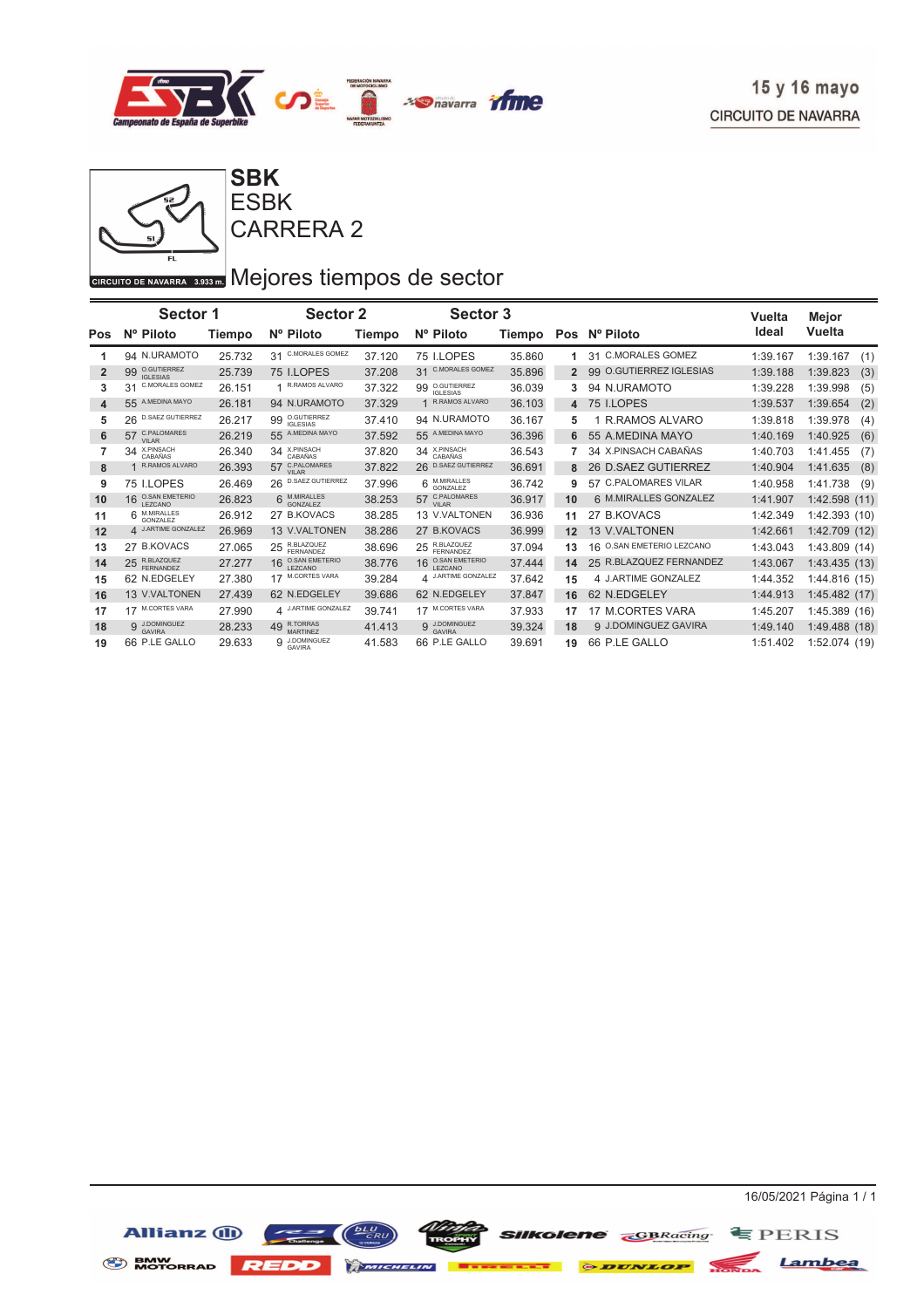



**ESBK** Después de CARRERA 2

#### GIRCUITO DE NAVARRA 3.933 DE Velociad máxima del evento

| Nº Piloto                     | Equipo                     | Moto                | Clase      | V.Max | VIt.           | Sesión                  |
|-------------------------------|----------------------------|---------------------|------------|-------|----------------|-------------------------|
| 55 Alejandro MEDINA MAYO      | <b>TEAM SPEED RACING</b>   | <b>KAWASAKI</b>     | <b>SBK</b> | 280.5 | 4              | ENT. CRONOMETRAD(       |
| 26 Daniel SAEZ GUTIERREZ      | <b>ALMA RACING TEAM</b>    | <b>KAWASAKI</b>     | Open1000   | 278.4 | $\overline{4}$ | <b>ENT. CRONOMETRAD</b> |
| 75 Ivo LOPES                  | <b>BMW EASYRACE TEAM</b>   | <b>BMW MOTORRAD</b> | <b>SBK</b> | 277.6 | 2              | LIBRES <sub>2</sub>     |
| 99 Oscar GUTIERREZ IGLESIAS   | <b>SP57 RACING TEAM</b>    | YAMAHA              | <b>SBK</b> | 274.8 | $\overline{4}$ | <b>ENT. CRONOMETRAD</b> |
| 1 Roman RAMOS ALVARO          | KAWASAKI PALMETO PL RACING | <b>KAWASAKI</b>     | <b>SBK</b> | 272.7 | 6              | ENT. CRONOMETRAD(       |
| 31 Carmelo MORALES GOMEZ      | <b>CARDOSO RACING</b>      | YAMAHA              | <b>SBK</b> | 272.7 | 3              | ENT. CRONOMETRAD(       |
| 34 Xavier PINSACH CABAÑAS     | <b>JEG RACING</b>          | <b>SUZUKI</b>       | <b>SBK</b> | 272.7 | 5              | LIBRES <sub>2</sub>     |
| 94 Naomichi URAMOTO           | <b>JEG RACING</b>          |                     | <b>SBK</b> | 272.7 | 17             | LIBRES <sub>2</sub>     |
| 57 Christian PALOMARES VILAR  | TEAM SPEED RACING          | <b>KAWASAKI</b>     | Open1000   | 272.0 | 12             | <b>CARRERA1</b>         |
| <b>27 Balint KOVACS</b>       | <b>NEW2 PROJECT</b>        | YAMAHA              | Open1000   | 270.0 | 12             | <b>LIBRES 2</b>         |
| 25 Roberto BLAZQUEZ FERNANDEZ | CASTROMAROTO RACING        | <b>BMW MOTORRAD</b> | Open1000   | 269.3 | 4              | ENT. CRONOMETRAD(       |
| 16 Oscar SAN EMETERIO LEZCANO |                            | YAMAHA              | Open1000   | 267.3 | 3              | <b>ENT. CRONOMETRAD</b> |
| 4 Javier ARTIME GONZALEZ      | <b>TEAM HONDA LAGLISSE</b> | <b>HONDA</b>        | Open1000   | 263.4 | 16             | <b>CARRERA1</b>         |
| 6 Marc MIRALLES GONZALEZ      | <b>BMW EASYRACE TEAM</b>   | <b>BMW MOTORRAD</b> | Open1000   | 263.4 | $\overline{4}$ | <b>CARRERA1</b>         |
| 49 Raül TORRAS MARTINEZ       | TOLL RACING TEAM           | <b>HONDA</b>        | Open1000   | 260.9 | 9              | LIBRES <sub>2</sub>     |
| <b>13 Ville VALTONEN</b>      | <b>SENSETEC OY</b>         | <b>BMW MOTORRAD</b> | Open1000   | 257.1 | 16             | <b>CARRERA 2</b>        |
| 62 Nicholas Peter EDGELEY     | <b>MONEX TEAM EDGE RST</b> | <b>BMW MOTORRAD</b> | Open1000   | 256.5 | 3              | ENT. CRONOMETRAD        |
| 9 Julio DOMINGUEZ GAVIRA      | <b>JEG RACING</b>          |                     | Open1000   | 247.1 | 5              | <b>ENT. CRONOMETRAD</b> |
| 17 Miguel CORTES VARA         |                            | YAMAHA              | Open1000   | 246.0 | 5              | ENT. CRONOMETRAD        |
| 66 Philippe LE GALLO          | <b>TEAM HONDA LAGLISSE</b> | <b>HONDA</b>        | Open1000   | 224.5 |                | <b>CARRERA 2</b>        |

16/05/2021 Página 1 / 1

**SIIKolene GBRacing** EPERIS

BMW MOTORRAD REDD MINIMUM **Execute & DUNLOP** NONDA Lambea

Allianz (ii)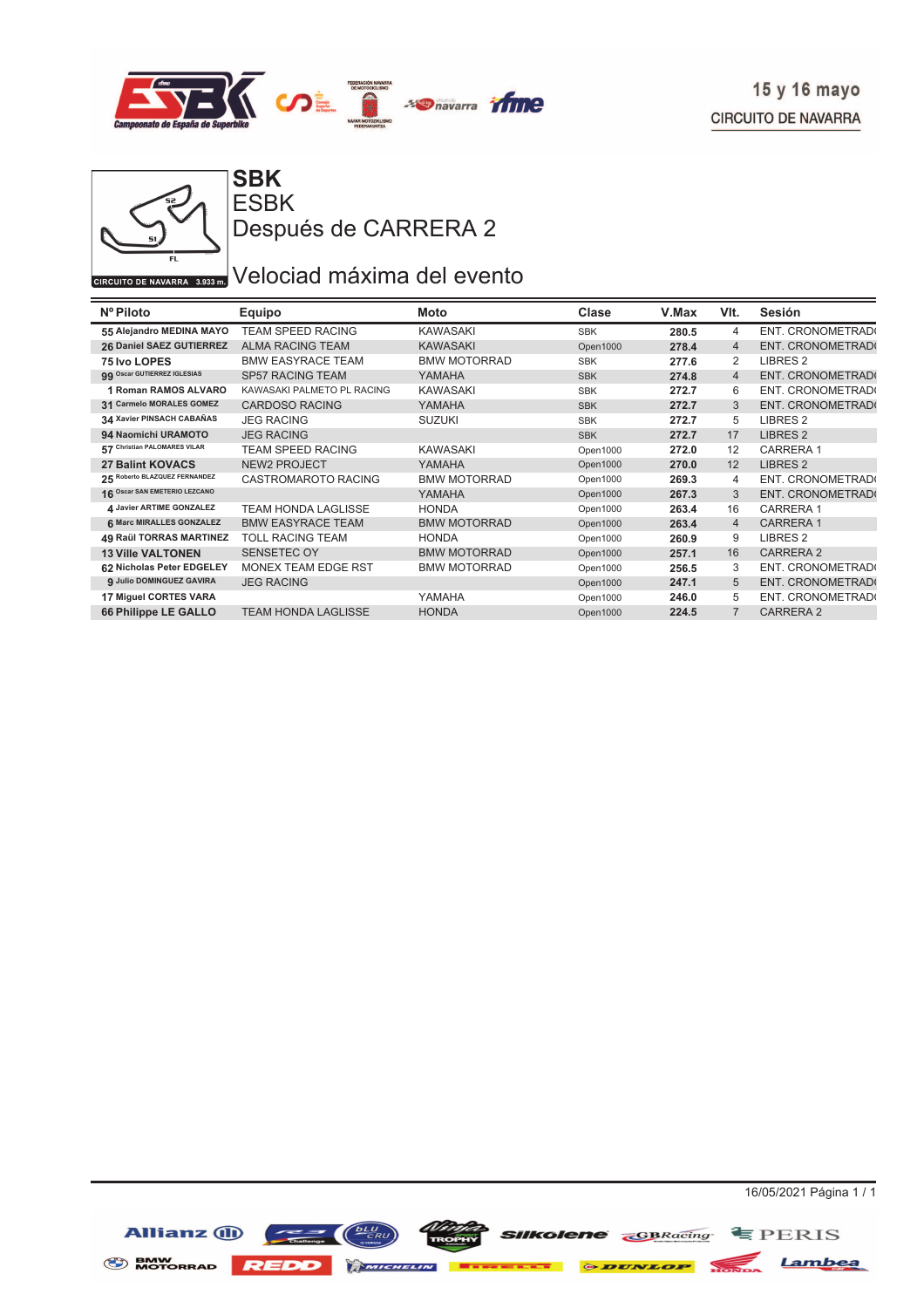



## GIRCUITO DE NAVARRA 8.933 my Secuencia de líderes por Clase

|            |                                             |                          |                 |                | <b>Vuelt Vuelta</b> |                | Total |
|------------|---------------------------------------------|--------------------------|-----------------|----------------|---------------------|----------------|-------|
| N°.        | Piloto                                      | <b>Equipo</b>            | Moto            | a              | <b>Final</b>        | Vits.          | Vits. |
| Open1000   |                                             |                          |                 |                |                     |                |       |
| 57         | Christian PALOMARES VILAR TEAM SPEED RACING |                          | KAWASAKI        |                | 3                   | 3              | 3     |
| 26         | Daniel SAEZ GUTIERREZ                       | ALMA RACING TEAM         | <b>KAWASAKI</b> | $\overline{4}$ | 10                  | 7              |       |
| 57         | Christian PALOMARES VILAR TEAM SPEED RACING |                          | <b>KAWASAKI</b> | 11             | 17                  |                | 10    |
| <b>SBK</b> |                                             |                          |                 |                |                     |                |       |
| 55         | Alejandro MEDINA MAYO                       | <b>TEAM SPEED RACING</b> | <b>KAWASAKI</b> |                | 2                   | $\overline{2}$ | 2     |
| 31         | Carmelo MORALES GOMEZ                       | CARDOSO RACING           | YAMAHA          | 3              | 17                  | 15             | 15    |

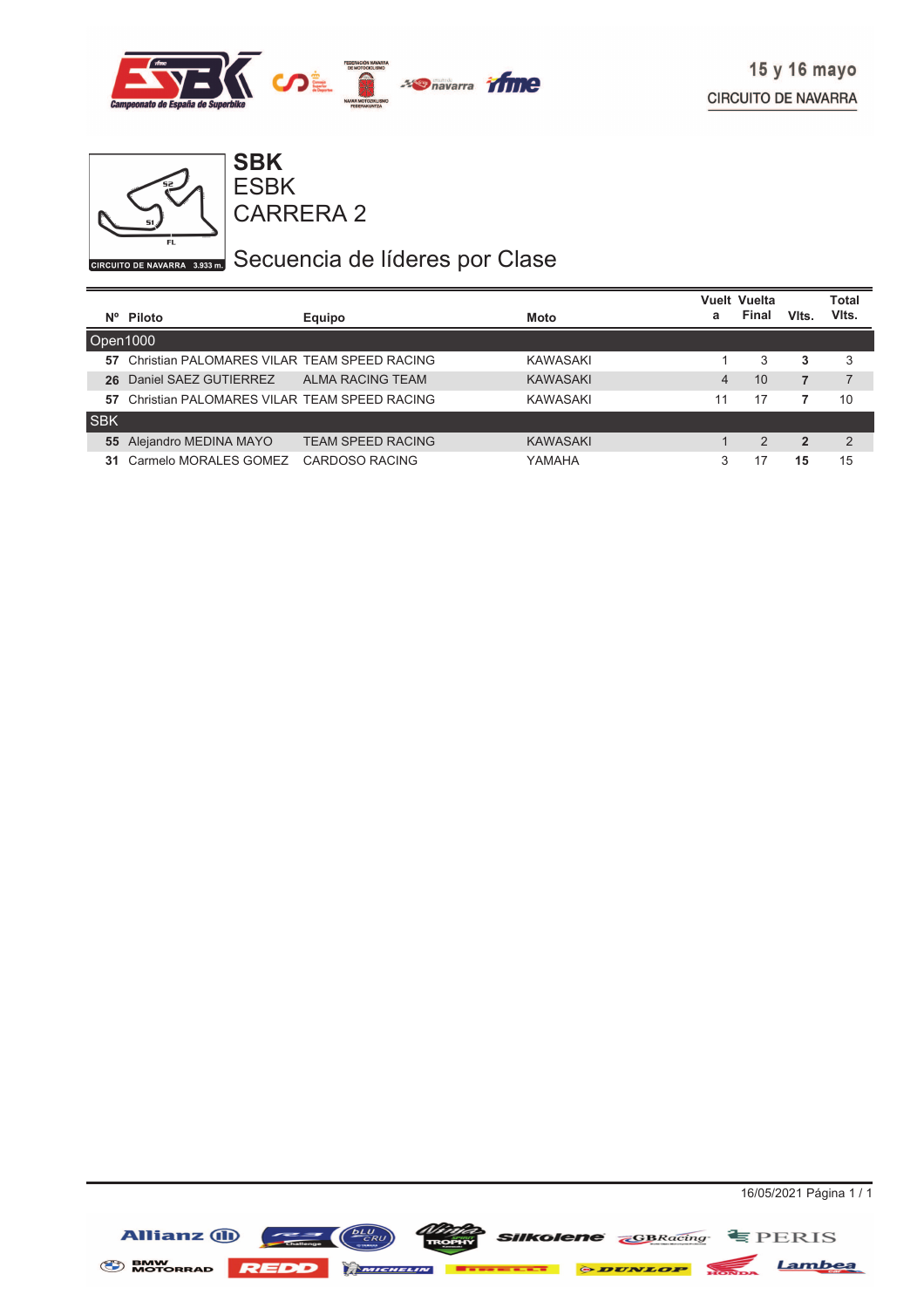



## **CIRCUITO DE NAVARRA** 3,933 Secuencia de vueltas rápidas

| T. Sesión | Nº Piloto                          | Equipo                     | <b>Moto</b>         | Clase      | Tiempo   | Km/h  | VIt.           |
|-----------|------------------------------------|----------------------------|---------------------|------------|----------|-------|----------------|
| 3:27.194  | Alejandro MEDINA MAYO<br>55        | <b>TEAM SPEED RACING</b>   | KAWASAKI            | <b>SBK</b> | 1:40.925 | 140.3 | 2              |
| 3:27.280  | <b>Carmelo MORALES GOMEZ</b><br>31 | CARDOSO RACING             | YAMAHA              | <b>SBK</b> | 1:40.652 | 140.7 | 2              |
| 3:27.637  | <b>Roman RAMOS ALVARO</b><br>и     | KAWASAKI PALMETO PL RACING | <b>KAWASAKI</b>     | <b>SBK</b> | 1:40.633 | 140.7 | 2              |
| 3:28.174  | 94 Naomichi URAMOTO                | <b>JEG RACING</b>          |                     | <b>SBK</b> | 1:40.412 | 141.0 | 2              |
| 5:07.460  | <b>Carmelo MORALES GOMEZ</b><br>31 | CARDOSO RACING             | YAMAHA              | <b>SBK</b> | 1:40.180 | 141.3 | 3              |
| 6:47.196  | <b>Carmelo MORALES GOMEZ</b><br>31 | CARDOSO RACING             | YAMAHA              | <b>SBK</b> | 1:39.736 | 142.0 | $\overline{4}$ |
| 6:49.206  | 75 Ivo LOPES                       | <b>BMW EASYRACE TEAM</b>   | <b>BMW MOTORRAD</b> | <b>SBK</b> | 1:39.654 | 142.1 | 4              |
| 8:26.363  | <b>Carmelo MORALES GOMEZ</b><br>31 | CARDOSO RACING             | YAMAHA              | <b>SBK</b> | 1:39.167 | 142.8 | 5              |

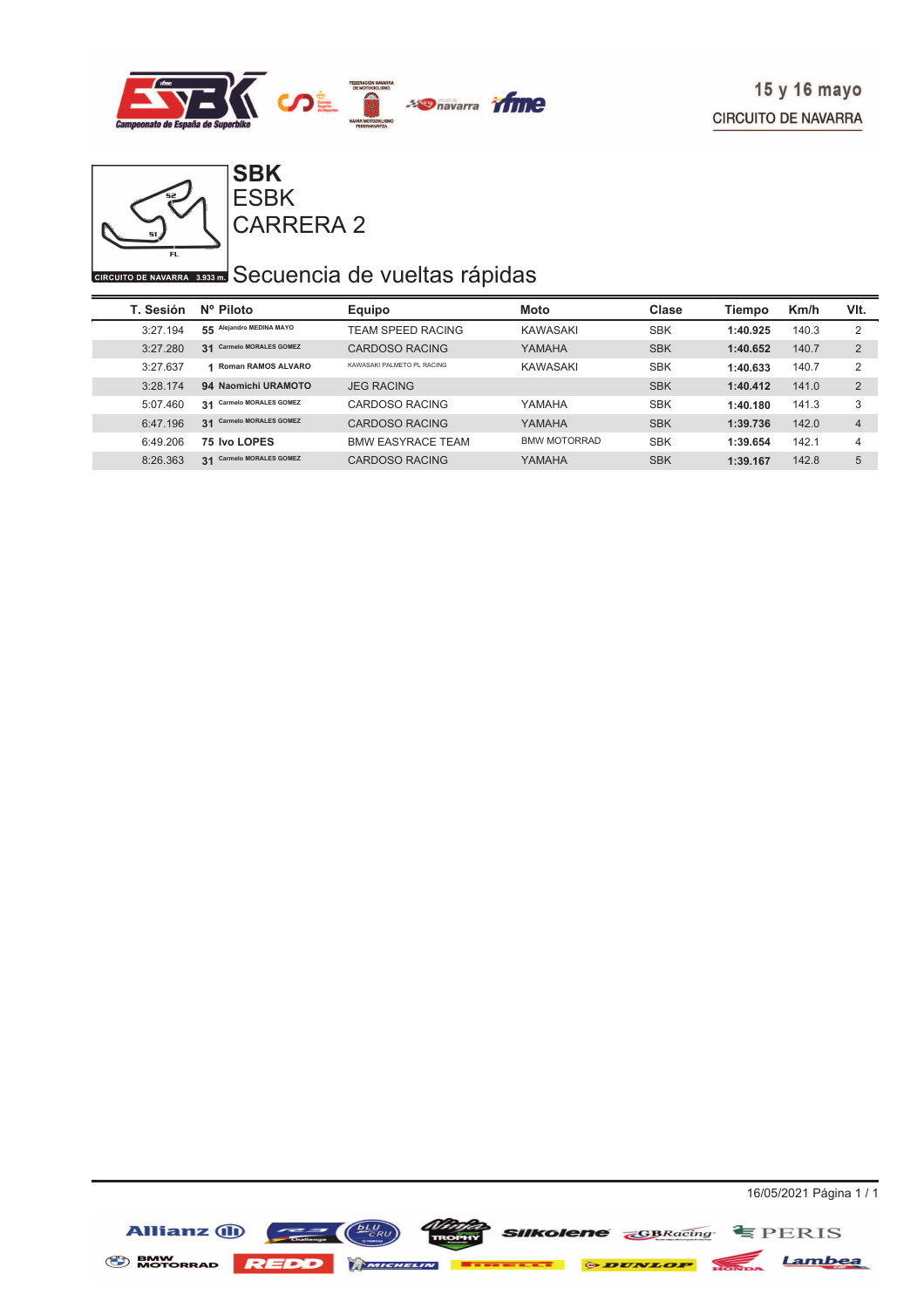



#### GIRGUITO DE NAVARRA 3.933 mm Tiempos por vuelta

|                |                         |                  |                |                      |                  |                |                         |                  |             |                      |                  |                |                      | Piloto Doblado   |
|----------------|-------------------------|------------------|----------------|----------------------|------------------|----------------|-------------------------|------------------|-------------|----------------------|------------------|----------------|----------------------|------------------|
| $N^{\circ}$    | <b>Tiempo</b>           | Dif.             | N°             | <b>Tiempo</b>        | Dif.             | N <sup>o</sup> | <b>Tiempo</b>           | Dif.             | $N^{\circ}$ | <b>Tiempo</b>        | Dif.             | N°             | <b>Tiempo</b>        | Dif.             |
|                |                         |                  | 25             | 1:43.885             | 11.107           | 94             | 1:40.987                | 3.970            |             |                      |                  | 66             | 2:06.700             | 1 VIt.           |
|                | <b>VIt. 1</b>           |                  | 13             | 1:43.811             | 11.269           | 99             | 1:40.983                | 4.796            |             | <b>VIt. 9</b>        |                  | $\overline{4}$ | 1:46.549 1:06.786    |                  |
| 55             | 1:46.269                | 0.000            | 16             | 1:43.939             | 12.809           | 55             | 1:41.600                | 6.939            | 31          | 1:40.262             |                  | 62             | 1:46.738 1:12.575    |                  |
| 31             | 1:46.628                | 0.359            | 4              | 1:45.891             | 16.775           | 34             | 1:41.920                | 10.072           | 75          | 1:40.171             | 3.420            |                |                      |                  |
| 1              | 1:47.004                | 0.735            | 17             | 1:46.477             | 18.622           | 26             | 1:42.118                | 13.113           | $\mathbf 1$ | 1:40.223             | 4.263            |                | <b>VIt. 12</b>       |                  |
| 94             | 1:47.762                | 1.493            | 62             | 1:46.388             | 21.939           | 57             | 1:41.963                | 13.839           | 94          | 1:40.228             | 4.528            | 31             | 1:40.154             |                  |
| 34             | 1:47.813                | 1.544            | 9              | 1:49.688             | 29.780           | 27             | 1:42.692                | 18.366           | 99          | 1:40.762             | 6.098            | 75             | 1:40.269             | 5.000            |
| 75             | 1:47.826                | 1.557<br>2.040   | 66             | 1:52.385             | 38.086           | 6              | 1:42.833                | 18.708           | 66          | 1:57.622             | 1 VIt.           | 1              | 1:40.292             | 5.407            |
| 99             | 1:48.309                | 3.483            |                | $V$ lt. 4            |                  | 13             | 1:42.709                | 21.914           | 55          | 1:41.797             | 12.033<br>18.838 | 94             | 1:40.228             | 5.644            |
| 57<br>26       | 1:49.752<br>1:50.058    | 3.789            |                |                      |                  | 25             | 1:43.564                | 23.718<br>27.161 | 26<br>57    | 1:42.055<br>1:41.754 | 19.840           | 99             | 1:41.626             | 10.085           |
| 6              | 1:50.392                | 4.123            | 31             | 1:39.736             |                  | 16<br>4        | 1:44.380<br>1:46.740    | 35.303           | 27          | 1:43.121             | 27.000           | 55             | 1:42.408             | 18.634           |
| 27             | 1:50.864                | 4.595            | 1              | 1:40.085             | 1.189            | 62             | 1:45.969                | 41.367           | 6           | 1:42.995             | 28.008           | 9              | 1:54.717             | 1 VIt.           |
| 25             | 1:51.247                | 4.978            | 94             | 1:40.184             | 1.763            | 9              | 1:49.714 1:00.167       |                  | 13          | 1:43.525             | 31.852           | 57             | 1:42.725             | 26.521           |
| 13             | 1:51.817                | 5.548            | 75             | 1:39.654             | 2.010            | 17             | 1:52.731 1:16.256       |                  | 25          | 1:43.903             | 35.394           | 26             | 1:42.939             | 27.145           |
| 16             | 1:52.521                | 6.252            | 55             | 1:41.226             | 2.853<br>2.887   | 66             | 1:53.392 1:19.148       |                  | 16          | 1:45.202             | 41.286           | 17             | 1:50.889             | 1 VIt.<br>36.695 |
| 4              | 1:53.528                | 7.259            | 99<br>34       | 1:40.033<br>1:41.531 | 5.552            |                |                         |                  | 4           | 1:46.200             | 53.637           | 27<br>6        | 1:43.342<br>1:42.825 | 36.807           |
| 17             | 1:54.057                | 7.788            | 26             | 1:41.635             | 8.180            |                | <b>VIt. 7</b>           |                  | 62          | 1:46.215             | 59.826           | 13             | 1:44.148             | 43.504           |
| 62             | 1:56.858                | 10.589           | 57             | 1:42.197             | 8.720            | 31             | 1:39.640                |                  | 9           | 1:51.461 1:32.567    |                  | 25             | 1:44.587             | 48.309           |
| 9              | 1:58.017                | 11.748           | 27             | 1:42.701             | 11.561           | 75             | 1:40.268                | 3.676            |             |                      |                  | 16             | 1:45.577             | 57.486           |
| 66             | 2:01.087                | 14.818           | 6              | 1:42.837             | 11.944           | 1              | 1:40.336                | 4.374            |             | <b>VIt. 10</b>       |                  | 4              | 1:46.303 1:12.935    |                  |
|                |                         |                  | 25             | 1:43.490             | 14.861           | 94             | 1:40.368                | 4.698            | 31          | 1:39.922             |                  | 66             | 1:56.063             | 1 VIt.           |
|                | <b>VIt. 2</b>           |                  | 13             | 1:43.382             | 14.915           | 99             | 1:40.154                | 5.310            | 75          | 1:40.696             | 4.194            | 62             | 1:53.695 1:26.116    |                  |
| 55             | 1:40.925                |                  | 16             | 1:44.349             | 17.422           | 55             | 1:41.804                | 9.103            | 1           | 1:40.371             | 4.712            |                |                      |                  |
| 31             | 1:40.652                | 0.086            | $\overline{4}$ | 1:45.095             | 22.134           | 26             | 1:41.892                | 15.365           | 94          | 1:40.488             | 5.094            |                | <b>VIt. 13</b>       |                  |
| 1              | 1:40.633                | 0.443            | 17             | 1:45.389             | 24.275           | 57             | 1:41.984                | 16.183           | 99          | 1:40.909             | 7.085            | 31             | 1:40.235             |                  |
| 94             | 1:40.412                | 0.980            | 62             | 1:45.766             | 27.969           | 27             | 1:42.867                | 21.593           | 17          | 1:55.604             | 1 VIt.           | 75             | 1:40.229             | 4.994            |
| 75             | 1:41.193                | 1.825            | 9              | 1:49.818             | 39.862           | 6              | 1:42.806                | 21.874           | 55          | 1:41.848             | 13.959           | 1              | 1:40.232             | 5.404            |
| 34             | 1:41.949                | 2.568            | 66             | 1:52.868             | 51.218           | 13             | 1:43.094                | 25.368           | 26          | 1:42.703             | 21.619           | 94             | 1:40.388             | 5.797            |
| 99             | 1:41.537                | 2.652            |                |                      |                  | 25             | 1:43.798                | 27.876           | 57          | 1:41.738             | 21.656           | 99             | 1:41.406             | 11.256           |
| 57             | 1:41.878                | 4.436            |                | VIt. 5               |                  | 16             | 1:44.606                | 32.127           | 27          | 1:43.100             | 30.178           | 55             | 1:42.365             | 20.764           |
| 26             | 1:41.776                | 4.640            | 31             | 1:39.167             |                  | 4              | 1:46.178                | 41.841           | 6           | 1:42.873             | 30.959           | 57             | 1:42.220             | 28.506           |
| 6              | 1:42.687                | 5.885            | $\mathbf{1}$   | 1:40.284             | 2.306            | 62             | 1:46.840                | 48.567           | 66          | 2:01.689             | 1 VIt.           | 26             | 1:45.318             | 32.228           |
| 27             | 1:42.393                | 6.063            | 94             | 1:40.117             | 2.713            | 9              | 1:50.226 1:10.753       |                  | 13          | 1:43.634             | 35.564           | 9              | 1:54.515             | 1 VIt.           |
| 25             | 1:43.435                | 7.488            | 75             | 1:39.900             | 2.743            | 17             | 1:49.518 1:26.134       |                  | 25          | 1:43.982             | 39.454           | 27             | 1:43.535             | 39.995           |
| 13             | 1:43.101                | 7.724            | 99             | 1:39.823             | 3.543            | 66             | 1:52.658 1:32.166       |                  | 16          | 1:45.195             | 46.559           | 6              | 1:43.518             | 40.090           |
| 16             | 1:43.809                | 9.136            | 55             | 1:41.383             | 5.069            |                | VIt. 8                  |                  | 4           | 1:46.315 1:00.030    |                  | 17             | 1:50.726             | 1 VIt.           |
| $\overline{4}$ | 1:44.816                | 11.150<br>12.411 | 34             | 1:41.497             | 7.882            |                |                         |                  | 62          | 1:45.726 1:05.630    |                  | 13             | 1:44.171             | 47.440           |
| 17<br>62       | 1:45.548<br>1:46.153    | 15.817           | 26             | 1:41.712             | 10.725           | 31             | 1:40.220                |                  |             | VIt. 11              |                  | 25             | 1:44.560             | 52.634           |
| 9              | 1:49.535                | 20.358           | 57             | 1:42.053             | 11.606           | 75             | 1:40.055                | 3.511            |             |                      |                  | 16             | 1:45.592 1:02.843    |                  |
| 66             | 1:52.074                | 25.967           | 27             | 1:43.010             | 15.404           | 1              | 1:40.148                | 4.302            | 31          | 1:39.793             |                  | 4              | 1:45.879 1:18.579    |                  |
|                |                         |                  | 6              | 1:42.828             | 15.605           | 94             | 1:40.084                | 4.562            | 75          | 1:40.484             | 4.885            | 66             | 1:52.895             | 1 VIt.           |
|                | Vlt.3                   |                  | 13             | 1:43.187             | 18.935           | 99             | 1:40.508                | 5.598            | $\mathbf 1$ | 1:40.350             | 5.269<br>5.570   | 62             | 1:50.281 1:36.162    |                  |
|                |                         |                  |                | 25 1:44.190          | 19.884<br>22.511 |                | 55 1:41.615             | 10.498<br>17.045 |             | 94 1:40.269          | 1 VIt.           |                | VIt. 14              |                  |
| $\mathbf{1}$   | 31 1:40.180<br>1:40.663 | 0.840            | 16             | 1:44.256<br>1:45.326 | 28.293           |                | 26 1:41.900             | 18.348           | - 91<br>99  | 1:54.720<br>1:41.321 | 8.613            |                |                      |                  |
| 94             | 1:40.601                | 1.315            | 4              | 62 1:46.326          | 35.128           | 57             | 1:42.385<br>27 1:42.768 | 24.141           | 55          | 1:42.214             | 16.380           |                | 31 1:40.038          |                  |
| 55             | 1:41.629                | 1.363            |                | 9 1:49.488           | 50.183           | 6              | 1:43.621                | 25.275           | 17          | 1:53.230             | 1 VIt.           |                | 75 1:39.858          | 4.814            |
| 75             | 1:40.533                | 2.092            | 17             | 2:18.147 1:03.255    |                  |                | 13 1:43.441             | 28.589           | 57          | 1:42.087             | 23.950           |                | 1 1:39.978           | 5.344            |
| 99             | 1:40.204                | 2.590            |                | 66 1:53.435 1:05.486 |                  |                | 25 1:44.097             | 31.753           | 26          | 1:42.534             | 24.360           | 94             | 1:39.998             | 5.757<br>13.086  |
| 34             | 1:41.455                | 3.757            |                |                      |                  |                | 16 1:44.439             | 36.346           | 27          | 1:43.122             | 33.507           | 99             | 1:41.868<br>1:42.326 | 23.052           |
| 57             | 1:42.089                | 6.259            |                | Vlt. 6               |                  | 4              | 1:46.078                | 47.699           | 6           | 1:42.970             | 34.136           | 55<br>57       | 1:42.480             | 30.948           |
| 26             | 1:41.907                | 6.281            |                | 31 1:39.730          |                  |                | 62 1:45.526             | 53.873           | - 13        | 1:43.739             | 39.510           |                | 27 1:43.423          | 43.380           |
| 27             | 1:42.799                | 8.596            |                | 75 1:40.035          | 3.048            |                | 9 1:50.835 1:21.368     |                  | 25          | 1:44.215             | 43.876           | 6              | 1:43.448             | 43.500           |
| 6              | 1:43.224                | 8.843            |                | 1 1:41.102           | 3.678            |                | 17 1:48.287 1:34.201    |                  |             | 16 1:45.297          | 52.063           | 9              | 1:53.055             | 1 VIt.           |
|                |                         |                  |                |                      |                  |                |                         |                  |             |                      |                  |                |                      |                  |

16/05/2021 Página 1 / 2

Allianz (i)



*SIIKolene* **GBRacing** EPERIS

BMW MOTORRAD REDD MINIMUM **Execut & DUNLOP** MOTORRAD Lambea

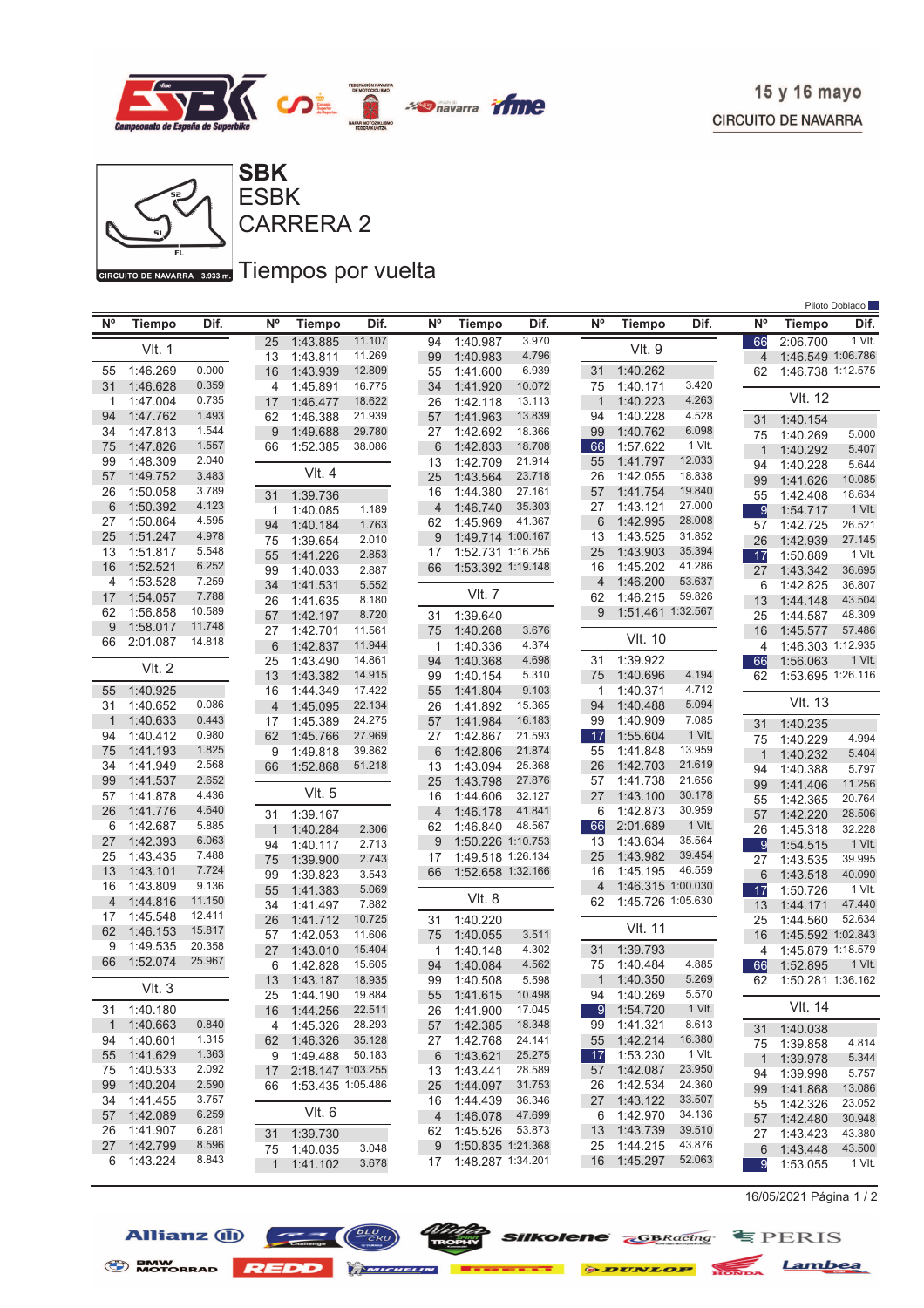

Piloto Doblado



CARRERA 2 ESBK

#### GIRGUITO DE NAVARRA 3.933 mm Tiempos por vuelta

| N <sup>o</sup>       | <b>Tiempo</b>                 | Dif.             | N <sup>o</sup>       | <b>Tiempo</b>                 | Dif.    | $\mathsf{N}^\mathsf{o}$ | <b>Tiempo</b> | Dif. | <b>N°</b> | <b>Tiempo</b> | Dif. | N° | <b>Tiempo</b>             | <b>I</b> linn Dopland<br>Dif. |
|----------------------|-------------------------------|------------------|----------------------|-------------------------------|---------|-------------------------|---------------|------|-----------|---------------|------|----|---------------------------|-------------------------------|
| 13                   | 1:45.301                      | 52.703           | 57                   | 1:43.712                      | 38.215  |                         |               |      |           |               |      |    |                           |                               |
| $\overline{17}$      | 1:49.708                      | 1 VIt.           | 66                   | 1:55.621                      | 2 Vlts. |                         |               |      |           |               |      |    |                           |                               |
| 25                   | 1:44.681                      | 57.277           | 6                    | 1:42.598                      | 49.792  |                         |               |      |           |               |      |    |                           |                               |
| 26                   | 2:13.146 1:05.336             |                  | 27                   | 1:43.388                      | 50.571  |                         |               |      |           |               |      |    |                           |                               |
| 16                   | 1:45.470 1:08.275             |                  | 13                   | 1:43.491 1:01.321             |         |                         |               |      |           |               |      |    |                           |                               |
| 4                    | 1:46.730 1:25.271             |                  | 25                   | 1:44.748 1:09.095             |         |                         |               |      |           |               |      |    |                           |                               |
| 66                   | 1:52.506                      | 1 VIt.           | 17                   | 1:48.084<br>1:45.763 1:17.079 | 1 VIt.  |                         |               |      |           |               |      |    |                           |                               |
|                      | <b>VIt. 15</b>                |                  | 26<br>$\overline{9}$ | 1:51.736                      | 1 VIt.  |                         |               |      |           |               |      |    |                           |                               |
| 31                   | 1:40.011                      |                  | 16                   | 1:47.327 1:24.481             |         |                         |               |      |           |               |      |    |                           |                               |
| $75\,$               | 1:39.995                      | 4.798            | 4                    | 1:47.576 1:42.816             |         |                         |               |      |           |               |      |    |                           |                               |
| $\mathbf{1}$         | 1:40.240                      | 5.573            |                      |                               |         |                         |               |      |           |               |      |    |                           |                               |
| 94                   | 1:40.152                      | 5.898            |                      |                               |         |                         |               |      |           |               |      |    |                           |                               |
| 62                   | 1:54.522                      | 1 VIt.           |                      |                               |         |                         |               |      |           |               |      |    |                           |                               |
| 99                   | 1:42.102                      | 15.177           |                      |                               |         |                         |               |      |           |               |      |    |                           |                               |
| 55                   | 1:42.543                      | 25.584           |                      |                               |         |                         |               |      |           |               |      |    |                           |                               |
| 57                   | 1:42.797                      | 33.734           |                      |                               |         |                         |               |      |           |               |      |    |                           |                               |
| 27                   | 1:43.200                      | 46.569           |                      |                               |         |                         |               |      |           |               |      |    |                           |                               |
| 6                    | 1:43.185                      | 46.674           |                      |                               |         |                         |               |      |           |               |      |    |                           |                               |
| 13                   | 1:44.136                      | 56.828           |                      |                               |         |                         |               |      |           |               |      |    |                           |                               |
| 9<br>17              | 1:50.855<br>1:46.785          | 1 VIt.<br>1 VIt. |                      |                               |         |                         |               |      |           |               |      |    |                           |                               |
| 25                   | 1:44.397 1:01.663             |                  |                      |                               |         |                         |               |      |           |               |      |    |                           |                               |
| 26                   | 1:44.288 1:09.613             |                  |                      |                               |         |                         |               |      |           |               |      |    |                           |                               |
| 16                   | 1:45.473 1:13.737             |                  |                      |                               |         |                         |               |      |           |               |      |    |                           |                               |
| 4                    | 1:46.269 1:31.529             |                  |                      |                               |         |                         |               |      |           |               |      |    |                           |                               |
|                      |                               |                  |                      |                               |         |                         |               |      |           |               |      |    |                           |                               |
|                      | <b>VIt. 16</b>                |                  |                      |                               |         |                         |               |      |           |               |      |    |                           |                               |
| 31                   | 1:40.568                      |                  |                      |                               |         |                         |               |      |           |               |      |    |                           |                               |
| 75                   | 1:40.321                      | 4.551            |                      |                               |         |                         |               |      |           |               |      |    |                           |                               |
| $\mathbf{1}$         | 1:40.384                      | 5.389<br>5.609   |                      |                               |         |                         |               |      |           |               |      |    |                           |                               |
| 94<br>62             | 1:40.279<br>1:45.482          | 1 VIt.           |                      |                               |         |                         |               |      |           |               |      |    |                           |                               |
| 99                   | 1:41.777                      | 16.386           |                      |                               |         |                         |               |      |           |               |      |    |                           |                               |
| 55                   | 1:42.273                      | 27.289           |                      |                               |         |                         |               |      |           |               |      |    |                           |                               |
| 66                   | 2:10.504                      | 2 Vlts.          |                      |                               |         |                         |               |      |           |               |      |    |                           |                               |
| 57                   | 1:43.362                      | 36.528           |                      |                               |         |                         |               |      |           |               |      |    |                           |                               |
| 27                   | 1:43.207                      | 49.208           |                      |                               |         |                         |               |      |           |               |      |    |                           |                               |
| 6                    | 1:43.113                      | 49.219           |                      |                               |         |                         |               |      |           |               |      |    |                           |                               |
| 13                   | 1:43.595                      | 59.855           |                      |                               |         |                         |               |      |           |               |      |    |                           |                               |
| 25                   | 1:45.277 1:06.372             |                  |                      |                               |         |                         |               |      |           |               |      |    |                           |                               |
| 17                   | 1:48.702                      | 1 VIt.           |                      |                               |         |                         |               |      |           |               |      |    |                           |                               |
| $\overline{9}$<br>26 | 1:53.180<br>1:44.296 1:13.341 | 1 VIt.           |                      |                               |         |                         |               |      |           |               |      |    |                           |                               |
|                      | 16 1:46.010 1:19.179          |                  |                      |                               |         |                         |               |      |           |               |      |    |                           |                               |
|                      | 4 1:46.304 1:37.265           |                  |                      |                               |         |                         |               |      |           |               |      |    |                           |                               |
|                      |                               |                  |                      |                               |         |                         |               |      |           |               |      |    |                           |                               |
|                      | <b>VIt. 17</b>                |                  |                      |                               |         |                         |               |      |           |               |      |    |                           |                               |
| 31                   | 1:42.025                      |                  |                      |                               |         |                         |               |      |           |               |      |    |                           |                               |
| 75                   | 1:40.250                      | 2.776            |                      |                               |         |                         |               |      |           |               |      |    |                           |                               |
| $\mathbf{1}$         | 1:40.460                      | 3.824<br>4.092   |                      |                               |         |                         |               |      |           |               |      |    |                           |                               |
| 94<br>99             | 1:40.508<br>1:42.094          | 16.455           |                      |                               |         |                         |               |      |           |               |      |    |                           |                               |
| 62                   | 1:46.014                      | 1 VIt.           |                      |                               |         |                         |               |      |           |               |      |    |                           |                               |
| 55                   | 1:42.582                      | 27.846           |                      |                               |         |                         |               |      |           |               |      |    |                           |                               |
|                      |                               |                  |                      |                               |         |                         |               |      |           |               |      |    |                           |                               |
|                      |                               |                  |                      |                               |         |                         |               |      |           |               |      |    | $16/05/2021$ Dáning $2/2$ |                               |

Allianz (1)  $\left(\frac{\sum_{i=1}^{L} W_i}{c_{i}}\right)$   $\left(\frac{\sum_{i=1}^{L} W_i}{c_{i}}\right)$  silkolene  $\sum_{i=1}^{L} BERIS$ BMW NOTORRAD REDD MANUSLIN **EXTERNAL O DUNLOP** NOTOR Lambea

16/05/2021 Página 2 / 2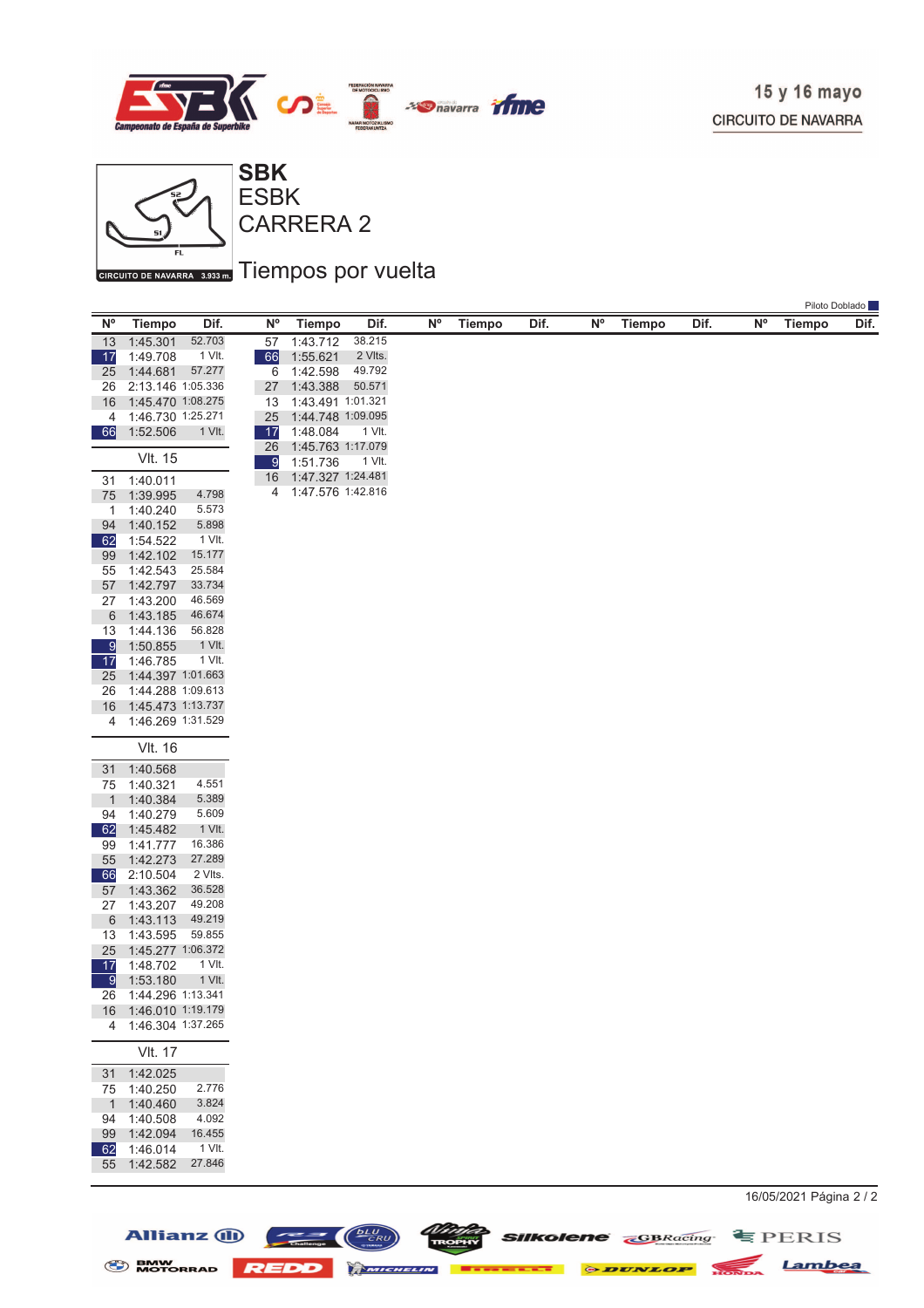



CARRERA 2

GIRCUITO DE NAVARRA 3.933m. VUEIta a vuelta

|                         |                      |                               |                  |                                  |                | _Vuelta invalidada   |                 | Mejor Personal    |                                   |        | Mejor de la sesión <b>B</b> Cruzando por el pit lane |       |                     |
|-------------------------|----------------------|-------------------------------|------------------|----------------------------------|----------------|----------------------|-----------------|-------------------|-----------------------------------|--------|------------------------------------------------------|-------|---------------------|
| VIt.                    | <b>Tiempo</b>        |                               |                  | Sector 1 Sector 2 Sector 3 V.Max |                | T. Sesión            | VIt.            | <b>Tiempo</b>     |                                   |        | Sector 1 Sector 2 Sector 3 V.Max                     |       | T. Sesión           |
|                         |                      | <b>Roman RAMOS ALVARO</b>     |                  |                                  |                | <b>SPA</b>           | 15              | 1:43.185          | 27.620                            | 38.560 | 37.005                                               | 248.3 | 25:53.042           |
| 1                       |                      |                               |                  |                                  |                |                      | 16              | 1:43.113          | 27.745                            | 38.626 | 36.742                                               | 241.6 | 27:36.155           |
|                         |                      | KAWASAKI PALMETO PL RACING    |                  |                                  |                | <b>KAWASAKI</b>      | 17              | 1:42.598          | 26.912                            | 38.767 | 36.919                                               | 250.0 | 29:18.753           |
| $\mathbf{1}$            | 1:47.004             | 32.926                        | 37.743           | 36.335                           | 220.4          | 1:47.004             |                 |                   | <b>Julio DOMINGUEZ GAVIRA</b>     |        |                                                      |       | <b>SPA</b>          |
| $\overline{2}$          | 1:40.633             | 26.803                        | 37.482           | 36.348                           | 259.6          | 3:27.637             | 9               | <b>JEG RACING</b> |                                   |        |                                                      |       |                     |
| 3                       | 1:40.663             | 26.945                        | 37.379           | 36.339                           | 260.9          | 5:08.300             |                 |                   |                                   |        |                                                      |       |                     |
| $\overline{4}$          | 1:40.085             | 26.625                        | 37.322           | 36.138                           | 266.7          | 6:48.385             | $\mathbf{1}$    | 1:58.017          | 36.304                            | 41.888 | 39.825                                               | 196.0 | 1:58.017            |
| 5                       | 1:40.284             | 26.532                        | 37.389           | 36.363                           | 267.3          | 8:28.669             | $\overline{2}$  | 1:49.535          | 28.233                            | 41.583 | 39.719                                               | 237.4 | 3:47.552            |
| 6                       | 1:41.102             | 27.406                        | 37.481           | 36.215                           | 266.7          | 10:09.771            | 3               | 1:49.688          | 28.539                            | 41.813 | 39.336                                               | 238.9 | 5:37.240            |
| $\overline{7}$          | 1:40.336             | 26.629                        | 37.423           | 36.284                           | 268.0          | 11:50.107            | $\overline{4}$  | 1:49.818          | 28.552                            | 41.942 | 39.324                                               | 235.8 | 7:27.058            |
| 8                       | 1:40.148             | 26.611                        | 37.325           | 36.212                           | 268.0          | 13:30.255            | 5               | 1:49.488          | 28.389                            | 41.585 | 39.514                                               | 242.2 | 9:16.546            |
| 9                       | 1:40.223             | 26.520                        | 37.412           | 36.291                           | 268.0          | 15:10.478            | 6               | 1:49.714          | 28.500                            | 41.826 | 39.388                                               | 236.8 | 11:06.260           |
| 10                      | 1:40.371             | 26.546                        | 37.433           | 36.392                           | 266.7          | 16:50.849            | $\overline{7}$  | 1:50.226          | 28.545                            | 41.945 | 39.736                                               | 231.3 | 12:56.486           |
| 11                      | 1:40.350             | 26.519                        | 37.474           | 36.357                           | 268.7          | 18:31.199            | 8               | 1:50.835          | 28.743                            | 41.923 | 40.169                                               | 234.3 | 14:47.321           |
| 12                      | 1:40.292             | 26.636                        | 37.421           | 36.235                           | 267.3          | 20:11.491            | $9$             | 1:51.461          | 29.686                            | 42.352 | 39.423                                               | 234.8 | 16:38.782           |
| 13                      | 1:40.232             | 26.609                        | 37.388           | 36.235                           | 268.0          | 21:51.723            | 10              | 1:54.720          | 28.564                            | 44.003 | 42.153                                               | 242.7 | 18:33.502           |
| 14                      | 1:39.978             | 26.393                        | 37.482           | 36.103                           | 270.0          | 23:31.701            | 11              | 1:54.717          | 31.196                            | 42.230 | 41.291                                               | 232.3 | 20:28.219           |
| 15                      | 1:40.240             | 26.526                        | 37.432           | 36.282                           | 270.0          | 25:11.941            | 12              | 1:54.515          | 28.904                            | 45.351 | 40.260                                               | 227.4 | 22:22.734           |
| 16                      | 1:40.384             | 26.622                        | 37.535           | 36.227                           | 267.3          | 26:52.325            | 13              | 1:53.055          | 29.588                            | 43.523 | 39.944                                               | 234.8 | 24:15.789           |
| 17                      | 1:40.460             | 26.457                        | 37.447           | 36.556                           | 266.0          | 28:32.785            | 14              | 1:50.855          | 29.082                            | 42.202 | 39.571                                               | 226.4 | 26:06.644           |
|                         |                      | <b>Javier ARTIME GONZALEZ</b> |                  |                                  |                | <b>SPA</b>           | 15              | 1:53.180          | 30.818                            | 42.341 | 40.021                                               | 229.8 | 27:59.824           |
| 4                       |                      | <b>TEAM HONDA LAGLISSE</b>    |                  |                                  |                | <b>HONDA</b>         | 16              | 1:51.736          | 29.700                            | 42.432 | 39.604                                               | 230.3 | 29:51.560           |
|                         |                      |                               |                  |                                  |                |                      | 13              |                   | <b>Ville VALTONEN</b>             |        |                                                      |       | <b>FIN</b>          |
| $\mathbf{1}$<br>2       | 1:53.528<br>1:44.816 | 35.085<br>26.969              | 40.502<br>40.085 | 37.941<br>37.762                 | 202.2<br>255.9 | 1:53.528<br>3:38.344 |                 |                   | <b>SENSETEC OY</b>                |        |                                                      |       | <b>BMW MOTORRAD</b> |
| 3                       | 1:45.891             | 28.155                        | 40.094           | 37.642                           | 244.3          | 5:24.235             | $\mathbf{1}$    | 1:51.817          | 35.187                            | 39.333 | 37.297                                               | 204.5 | 1:51.817            |
| 4                       | 1:45.095             | 27.435                        | 39.921           | 37.739                           | 252.3          | 7:09.330             | $\overline{2}$  | 1:43.101          | 27.550                            | 38.537 | 37.014                                               | 250.0 | 3:34.918            |
| 5                       | 1:45.326             | 27.195                        | 40.167           | 37.964                           | 251.7          | 8:54.656             | 3               | 1:43.811          | 27.586                            | 38.951 | 37.274                                               | 246.6 | 5:18.729            |
| 6                       | 1:46.740             | 27.856                        | 40.398           | 38.486                           | 251.2          | 10:41.396            | 4               | 1:43.382          | 27.648                            | 38.699 | 37.035                                               | 237.9 | 7:02.111            |
| $\overline{7}$          | 1:46.178             | 27.349                        | 40.748           | 38.081                           | 251.2          | 12:27.574            | 5               | 1:43.187          | 27.708                            | 38.321 | 37.158                                               | 255.3 | 8:45.298            |
| 8                       | 1:46.078             | 27.435                        | 40.398           | 38.245                           | 248.8          | 14:13.652            | 6               | 1:42.709          | 27.487                            | 38.286 | 36.936                                               | 255.3 | 10:28.007           |
| 9                       | 1:46.200             | 27.824                        | 39.741           | 38.635                           | 250.6          | 15:59.852            | $\overline{7}$  | 1:43.094          | 27.439                            | 38.492 | 37.163                                               | 250.6 | 12:11.101           |
| 10                      | 1:46.315             | 28.000                        | 40.061           | 38.254                           | 248.8          | 17:46.167            | 8               | 1:43.441          | 27.581                            | 38.526 | 37.334                                               | 256.5 | 13:54.542           |
| 11                      | 1:46.549             | 28.156                        | 40.199           | 38.194                           | 246.0          | 19:32.716            | $9$             | 1:43.525          | 27.605                            | 38.706 | 37.214                                               | 253.5 | 15:38.067           |
| 12                      | 1:46.303             | 27.456                        | 40.529           | 38.318                           | 252.9          | 21:19.019            | 10              | 1:43.634          | 27.587                            | 38.828 | 37.219                                               | 254.1 | 17:21.701           |
| 13                      | 1:45.879             | 27.132                        | 40.451           | 38.296                           | 261.5          | 23:04.898            | 11              | 1:43.739          | 27.714                            | 38.624 | 37.401                                               | 256.5 | 19:05.440           |
| 14                      | 1:46.730             | 27.443                        | 40.734           | 38.553                           | 246.0          | 24:51.628            | 12              | 1:44.148          | 27.877                            | 38.893 | 37.378                                               | 252.9 | 20:49.588           |
| 15                      | 1:46.269             | 28.156                        | 39.860           | 38.253                           | 254.1          | 26:37.897            | 13              | 1:44.171          | 27.652                            | 39.042 | 37.477                                               | 250.6 | 22:33.759           |
| 16                      | 1:46.304             | 27.426                        | 40.219           | 38.659                           | 251.7          | 28:24.201            | 14              | 1:45.301          | 27.624                            | 39.798 | 37.879                                               | 249.4 | 24:19.060           |
| 17                      | 1:47.576             | 27.561                        | 40.842           | 39.173                           | 247.1          | 30:11.777            | 15              | 1:44.136          | 27.542                            | 39.058 | 37.536                                               | 253.5 | 26:03.196           |
|                         |                      |                               |                  |                                  |                |                      | 16              | 1:43.595          | 27.604                            | 38.663 | 37.328                                               | 257.1 | 27:46.791           |
| 6                       |                      | <b>Marc MIRALLES GONZALEZ</b> |                  |                                  |                | <b>SPA</b>           | 17              | 1:43.491          | 27.532                            | 38.600 | 37.359                                               | 255.9 | 29:30.282           |
|                         |                      | <b>BMW EASYRACE TEAM</b>      |                  |                                  |                | <b>BMW MOTORRAD</b>  |                 |                   | <b>Oscar SAN EMETERIO LEZCANO</b> |        |                                                      |       | <b>SPA</b>          |
| $\mathbf{1}$            | 1:50.392             | 33.685                        | 39.788           | 36.919                           | 205.7          | 1:50.392             | 16              |                   |                                   |        |                                                      |       |                     |
| $\overline{\mathbf{c}}$ | 1:42.687             | 27.076                        | 38.530           | 37.081                           | 259.0          | 3:33.079             |                 | ┙                 |                                   |        |                                                      |       | YAMAHA              |
| 3                       | 1:43.224             | 27.517                        | 38.748           | 36.959                           | 254.7          | 5:16.303             | $\mathbf{1}$    | 1:52.521          | 35.395                            | 39.474 | 37.652                                               | 204.5 | 1:52.521            |
| $\overline{4}$          | 1:42.837             | 27.417                        | 38.545           | 36.875                           | 252.3          | 6:59.140             | 2 <sub>1</sub>  | 1:43.809          | 26.823                            | 39.542 | 37.444                                               | 252.9 | 3:36.330            |
| 5                       | 1:42.828             | 27.419                        | 38.517           | 36.892                           | 252.3          | 8:41.968             | 3               | 1:43.939          | 27.465                            | 38.776 | 37.698                                               | 255.3 | 5:20.269            |
| 6                       | 1:42.833             | 27.371                        | 38.683           | 36.779                           | 250.6          | 10:24.801            | $\overline{4}$  | 1:44.349          | 27.730                            | 38.951 | 37.668                                               | 257.8 | 7:04.618            |
| 7                       | 1:42.806             | 27.321                        | 38.580           | 36.905                           | 255.9          | 12:07.607            | 5               | 1:44.256          | 27.167                            | 39.302 | 37.787                                               | 257.1 | 8:48.874            |
| 8                       | 1:43.621             | 27.392                        | 39.290           | 36.939                           | 256.5          | 13:51.228            | $6\phantom{1}6$ | 1:44.380          | 27.478                            | 39.114 | 37.788                                               | 257.1 | 10:33.254           |
| 9                       | 1:42.995             | 27.664                        | 38.450           | 36.881                           | 261.5          | 15:34.223            | 7               | 1:44.606          | 27.108                            | 39.701 | 37.797                                               | 254.7 | 12:17.860           |
| 10                      | 1:42.873             | 27.585                        | 38.399           | 36.889                           | 254.1          | 17:17.096            | 8               | 1:44.439          | 27.058                            | 39.620 | 37.761                                               | 251.7 | 14:02.299           |
| 11                      | 1:42.970             | 27.514                        | 38.399           | 37.057                           | 260.2          | 19:00.066            | 9               | 1:45.202          | 28.028                            | 39.255 | 37.919                                               | 253.5 | 15:47.501           |
| 12                      | 1:42.825             | 27.558                        | 38.253           | 37.014                           | 254.7          | 20:42.891            | 10              | 1:45.195          | 27.290                            | 39.989 | 37.916                                               | 251.7 | 17:32.696           |
| 13                      | 1:43.518             | 27.618                        | 38.890           | 37.010                           | 250.6          | 22:26.409            | 11              | 1:45.297          | 27.463                            | 39.927 | 37.907                                               | 250.6 | 19:17.993           |
| 14                      | 1:43.448             | 27.766                        | 38.707           | 36.975                           | 245.5          | 24:09.857            | 12              | 1:45.577          | 27.915                            | 39.304 | 38.358                                               | 251.7 | 21:03.570           |

16/05/2021 Página 1 / 4

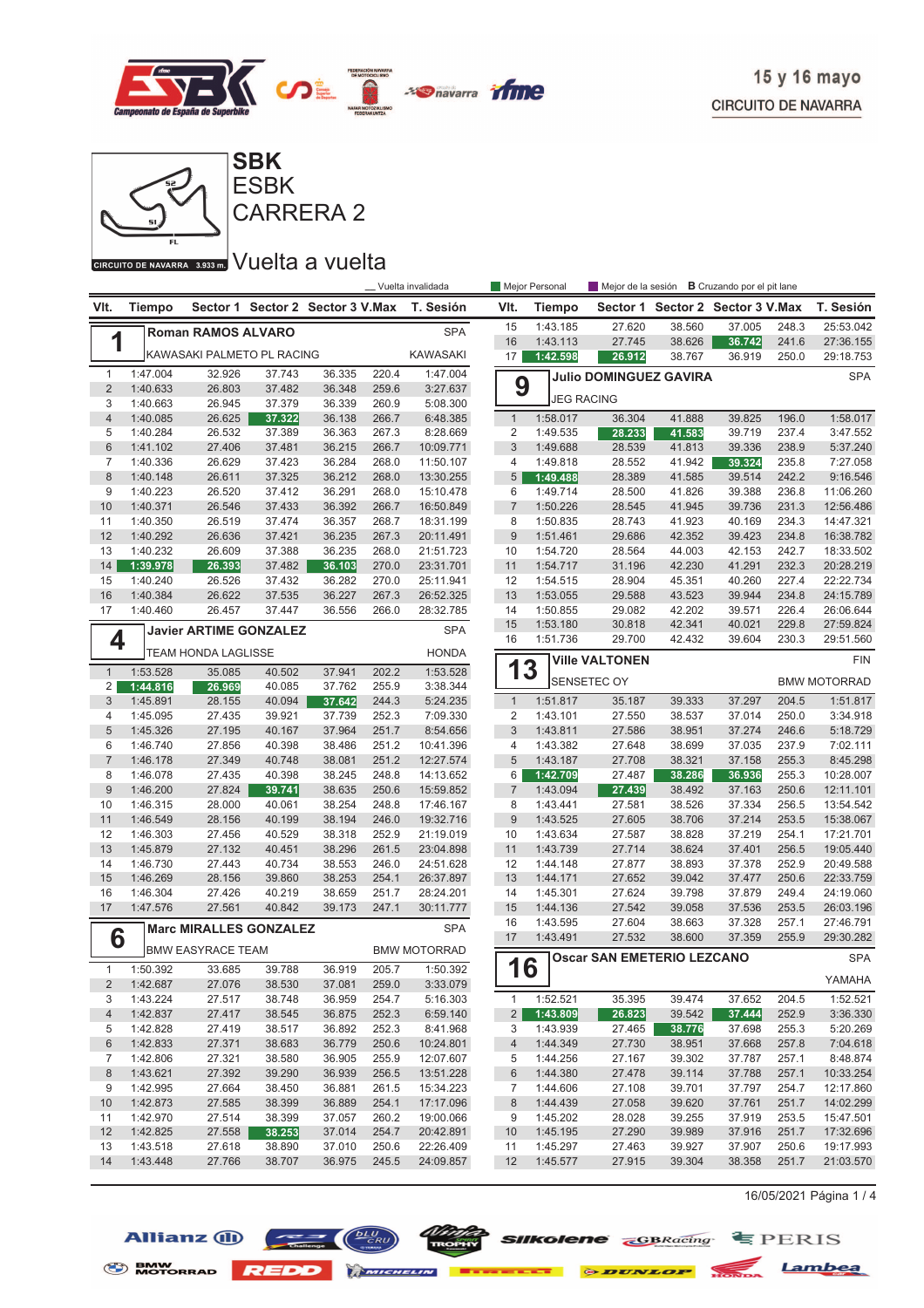



CARRERA 2

#### GIRGUITO DE NAVARRA 3.933 m. VUelta a vuelta

|                           | _Vuelta invalidada   |                              |                  |                         | Mejor Personal |            | Mejor de la sesión <b>B</b> Cruzando por el pit lane |                      |                              |                                  |                  |                |                        |
|---------------------------|----------------------|------------------------------|------------------|-------------------------|----------------|------------|------------------------------------------------------|----------------------|------------------------------|----------------------------------|------------------|----------------|------------------------|
| VIt.                      | Tiempo               | Sector 1                     |                  | Sector 2 Sector 3 V.Max |                | T. Sesión  | VIt.                                                 | <b>Tiempo</b>        |                              | Sector 1 Sector 2 Sector 3 V.Max |                  |                | T. Sesión              |
| 13                        | 1:45.592             | 27.669                       | 39.896           | 38.027                  | 260.2          | 22:49.162  | 11                                                   | 1:42.534             | 27.478                       | 38.117                           | 36.939           | 247.1          | 18:50.290              |
| 14                        | 1:45.470             | 27.290                       | 39.901           | 38.279                  | 250.6          | 24:34.632  | 12                                                   | 1:42.939             | 27.669                       | 38.335                           | 36.935           | 266.7          | 20:33.229              |
| 15                        | 1:45.473             | 27.683                       | 39.512           | 38.278                  | 257.8          | 26:20.105  | 13                                                   | 1:45.318             | 26.760                       | 38.222                           | 40.336           | 268.7          | 22:18.547              |
| 16                        | 1:46.010             | 27.368                       | 40.172           | 38.470                  | 252.3          | 28:06.115  | 14                                                   | 2:13.146             | 55.503                       | 39.784                           | 37.859           | 129.8          | 24:31.693              |
| 17                        | 1:47.327             | 27.636                       | 40.706           | 38.985                  | 254.7          | 29:53.442  | 15                                                   | 1:44.288             | 27.808                       | 38.659                           | 37.821           | 255.3          | 26:15.981              |
| <b>Miguel CORTES VARA</b> |                      |                              |                  |                         |                | <b>SPA</b> | 16                                                   | 1:44.296             | 27.989                       | 38.884                           | 37.423           | 254.7          | 28:00.277              |
| 17                        |                      |                              |                  |                         |                |            | 17                                                   | 1:45.763             | 28.289                       | 38.931                           | 38.543           | 247.1          | 29:46.040              |
|                           |                      |                              |                  |                         |                | YAMAHA     |                                                      |                      | <b>Balint KOVACS</b>         |                                  |                  |                | <b>HUN</b>             |
| $\mathbf{1}$              | 1:54.057             | 35.128                       | 40.936           | 37.993                  | 202.6          | 1:54.057   | 27                                                   |                      |                              |                                  |                  |                |                        |
| 2                         | 1:45.548             | 28.074                       | 39.473           | 38.001                  | 242.7          | 3:39.605   |                                                      |                      | <b>NEW2 PROJECT</b>          |                                  |                  |                | YAMAHA                 |
| $\mathfrak{S}$            | 1:46.477             | 28.375                       | 39.697           | 38.405                  | 240.5          | 5:26.082   | $\overline{1}$                                       | 1:50.864             | 33.767                       | 39.995                           | 37.102           | 204.9          | 1:50.864               |
| 4                         | 1:45.389             | 28.172                       | 39.284           | 37.933                  | 234.3          | 7:11.471   | $\overline{2}$                                       | 1:42.393             | 27.065                       | 38.285                           | 37.043           | 262.8          | 3:33.257               |
| 5                         | 2:18.147             | 28.197                       | 39.763           | 1:10.187                | 235.3          | 9:29.618   | 3                                                    | 1:42.799             | 27.437                       | 38.348                           | 37.014           | 259.0          | 5:16.056               |
| 6                         | 1:52.731             | 32.125                       | 41.049           | 39.557                  | 175.9          | 11:22.349  | 4                                                    | 1:42.701             | 27.335                       | 38.331                           | 37.035           | 262.8          | 6:58.757               |
| $\sqrt{7}$                | 1:49.518             | 29.146                       | 41.227           | 39.145                  | 230.3          | 13:11.867  | 5                                                    | 1:43.010             | 27.255                       | 38.415                           | 37.340           | 260.9          | 8:41.767               |
| 8                         | 1:48.287             | 28.624                       | 40.645           | 39.018                  | 234.3          | 15:00.154  | 6                                                    | 1:42.692             | 27.156                       | 38.537                           | 36.999           | 260.9          | 10:24.459              |
| $\boldsymbol{9}$          | 1:55.604             | 28.967                       | 44.232           | 42.405                  | 221.8          | 16:55.758  | $\overline{7}$                                       | 1:42.867             | 27.189                       | 38.588                           | 37.090           | 262.8          | 12:07.326              |
| 10                        | 1:53.230             | 29.107                       | 44.200           | 39.923                  | 220.9          | 18:48.988  | 8                                                    | 1:42.768             | 27.226                       | 38.500                           | 37.042           | 260.9          | 13:50.094              |
| 11                        | 1:50.889             | 29.815                       | 40.676           | 40.398                  | 227.4          | 20:39.877  | 9                                                    | 1:43.121             | 27.400                       | 38.470                           | 37.251           | 260.2          | 15:33.215              |
| 12                        | 1:50.726             | 29.748                       | 41.357           | 39.621                  | 219.1          | 22:30.603  | 10                                                   | 1:43.100             | 27.164                       | 38.551                           | 37.385           | 260.9          | 17:16.315              |
| 13                        | 1:49.708             | 29.145                       | 41.135           | 39.428                  | 232.3          | 24:20.311  | 11                                                   | 1:43.122             | 27.411                       | 38.513                           | 37.198           | 261.5          | 18:59.437              |
| 14                        | 1:46.785<br>1:48.702 | 28.525                       | 39.719           | 38.541                  | 238.9          | 26:07.096  | 12                                                   | 1:43.342             | 27.339                       | 38.667                           | 37.336           | 260.9          | 20:42.779              |
| 15<br>16                  |                      | 29.163<br>27.990             | 40.659           | 38.880                  | 239.5          | 27:55.798  | 13<br>14                                             | 1:43.535             | 27.251<br>27.407             | 39.067                           | 37.217<br>37.328 | 260.9<br>261.5 | 22:26.314              |
|                           | 1:48.084             |                              | 40.834           | 39.260                  | 236.3          | 29:43.882  | 15                                                   | 1:43.423<br>1:43.200 | 27.273                       | 38.688<br>38.576                 | 37.351           | 261.5          | 24:09.737<br>25:52.937 |
|                           |                      | Roberto BLAZQUEZ FERNANDEZ   |                  |                         |                | <b>SPA</b> | 16                                                   | 1:43.207             | 27.494                       | 38.520                           | 37.193           | 259.0          | 27:36.144              |
| 25<br>CASTROMAROTO RACING |                      |                              |                  | <b>BMW MOTORRAD</b>     | 17             | 1:43.388   | 27.743                                               | 38.601               | 37.044                       | 252.3                            | 29:19.532        |                |                        |
|                           | 1:51.247             |                              |                  | 37.094                  |                | 1:51.247   |                                                      |                      |                              |                                  |                  |                |                        |
| $\mathbf{1}$<br>2         | 1:43.435             | 34.831<br>27.277             | 39.322<br>39.043 | 37.115                  | 206.1<br>255.9 | 3:34.682   | 31                                                   |                      | <b>Carmelo MORALES GOMEZ</b> |                                  |                  |                | <b>SPA</b>             |
| 3                         | 1:43.885             | 27.452                       | 39.052           | 37.381                  | 259.0          | 5:18.567   |                                                      |                      | CARDOSO RACING               |                                  |                  |                | YAMAHA                 |
| 4                         | 1:43.490             | 27.314                       | 38.888           | 37.288                  | 257.8          | 7:02.057   | $\mathbf{1}$                                         | 1:46.628             | 32.272                       | 37.784                           | 36.572           | 217.7          | 1:46.628               |
| 5                         | 1:44.190             | 28.063                       | 38.696           | 37.431                  | 246.6          | 8:46.247   | $\overline{2}$                                       | 1:40.652             | 26.776                       | 37.614                           | 36.262           | 259.0          | 3:27.280               |
| 6                         | 1:43.564             | 27.353                       | 38.873           | 37.338                  | 262.8          | 10:29.811  | 3                                                    | 1:40.180             | 26.810                       | 37.210                           | 36.160           | 254.7          | 5:07.460               |
| $\overline{7}$            | 1:43.798             | 27.299                       | 39.122           | 37.377                  | 259.6          | 12:13.609  | $\overline{4}$                                       | 1:39.736             | 26.287                       | 37.465                           | 35.984           | 264.7          | 6:47.196               |
| 8                         | 1:44.097             | 27.440                       | 39.081           | 37.576                  | 263.4          | 13:57.706  | 5                                                    | 1:39.167             | 26.151                       | 37.120                           | 35.896           | 267.3          | 8:26.363               |
| $9\,$                     | 1:43.903             | 27.614                       | 38.912           | 37.377                  | 253.5          | 15:41.609  | $6\phantom{1}6$                                      | 1:39.730             | 26.217                       | 37.288                           | 36.225           | 266.7          | 10:06.093              |
| 10                        | 1:43.982             | 27.618                       | 39.045           | 37.319                  | 260.9          | 17:25.591  | 7                                                    | 1:39.640             | 26.276                       | 37.205                           | 36.159           | 268.0          | 11:45.733              |
| 11                        | 1:44.215             | 27.644                       | 39.054           | 37.517                  | 255.9          | 19:09.806  | 8                                                    | 1:40.220             | 26.423                       | 37.406                           | 36.391           | 266.7          | 13:25.953              |
| 12                        | 1:44.587             | 27.570                       | 39.363           | 37.654                  | 263.4          | 20:54.393  | 9                                                    | 1:40.262             | 26.428                       | 37.352                           | 36.482           | 265.4          | 15:06.215              |
| 13                        | 1:44.560             | 27.717                       | 39.254           | 37.589                  | 258.4          | 22:38.953  | 10                                                   | 1:39.922             | 26.410                       | 37.340                           | 36.172           | 265.4          | 16:46.137              |
| 14                        | 1:44.681             | 27.622                       | 39.403           | 37.656                  | 255.9          | 24:23.634  | 11                                                   | 1:39.793             | 26.236                       | 37.419                           | 36.138           | 266.7          | 18:25.930              |
| 15                        | 1:44.397             | 27.594                       | 39.215           | 37.588                  | 257.8          | 26:08.031  | 12                                                   | 1:40.154             | 26.604                       | 37.369                           | 36.181           | 266.7          | 20:06.084              |
| 16                        | 1:45.277             | 28.559                       | 39.368           | 37.350                  | 250.6          | 27:53.308  | 13                                                   | 1:40.235             | 26.547                       | 37.424                           | 36.264           | 266.7          | 21:46.319              |
| 17                        | 1:44.748             | 27.713                       | 39.261           | 37.774                  | 254.1          | 29:38.056  | 14                                                   | 1:40.038             | 26.354                       | 37.529                           | 36.155           | 268.7          | 23:26.357              |
|                           |                      | <b>Daniel SAEZ GUTIERREZ</b> |                  |                         |                | <b>SPA</b> | 15                                                   | 1:40.011             | 26.382                       | 37.484                           | 36.145           | 270.0          | 25:06.368              |
| 26                        |                      |                              |                  |                         |                |            | 16                                                   | 1:40.568             | 26.682                       | 37.643                           | 36.243           | 265.4          | 26:46.936              |
|                           |                      | <b>ALMA RACING TEAM</b>      |                  |                         |                | KAWASAKI   | 17                                                   | 1:42.025             | 26.663                       | 37.784                           | 37.578           | 264.1          | 28:28.961              |
| $\mathbf{1}$              | 1:50.058             | 33.159                       | 39.876           | 37.023                  | 220.9          | 1:50.058   |                                                      |                      | Xavier PINSACH CABAÑAS       |                                  |                  |                | <b>SPA</b>             |
| $\overline{2}$            | 1:41.776             | 26.874                       | 38.027           | 36.875                  | 262.1          | 3:31.834   | 34                                                   |                      |                              |                                  |                  |                |                        |
| 3                         | 1:41.907             | 27.134                       | 38.082           | 36.691                  | 246.6          | 5:13.741   |                                                      |                      | <b>JEG RACING</b>            |                                  |                  |                | <b>SUZUKI</b>          |
| $\overline{4}$            | 1:41.635             | 26.217                       | 38.615           | 36.803                  | 266.7          | 6:55.376   | $\mathbf{1}$                                         | 1:47.813             | 32.185                       | 38.612                           | 37.016           | 225.0          | 1:47.813               |
| 5                         | 1:41.712             | 26.806                       | 37.996           | 36.910                  | 266.0          | 8:37.088   | 2                                                    | 1:41.949             | 27.024                       | 38.364                           | 36.561           | 257.1          | 3:29.762               |
| 6                         | 1:42.118             | 26.936                       | 38.120           | 37.062                  | 264.1          | 10:19.206  | 3                                                    | 1:41.455             | 27.092                       | 37.820                           | 36.543           | 265.4          | 5:11.217               |
| 7                         | 1:41.892             | 26.770                       | 38.219           | 36.903                  | 265.4          | 12:01.098  | 4                                                    | 1:41.531             | 26.856                       | 37.991                           | 36.684           | 264.7          | 6:52.748               |
| 8                         | 1:41.900             | 26.977                       | 38.049           | 36.874                  | 263.4          | 13:42.998  | 5                                                    | 1:41.497             | 26.919                       | 37.981                           | 36.597           | 265.4          | 8:34.245               |
| 9                         | 1:42.055             | 27.033                       | 38.037           | 36.985                  | 262.1          | 15:25.053  | 6                                                    | 1:41.920             | 26.340                       | 38.813                           | 36.767           | 264.7          | 10:16.165              |
| 10                        | 1:42.703             | 26.967                       | 38.138           | 37.598                  | 257.8          | 17:07.756  |                                                      |                      |                              |                                  |                  |                |                        |

16/05/2021 Página 2 / 4







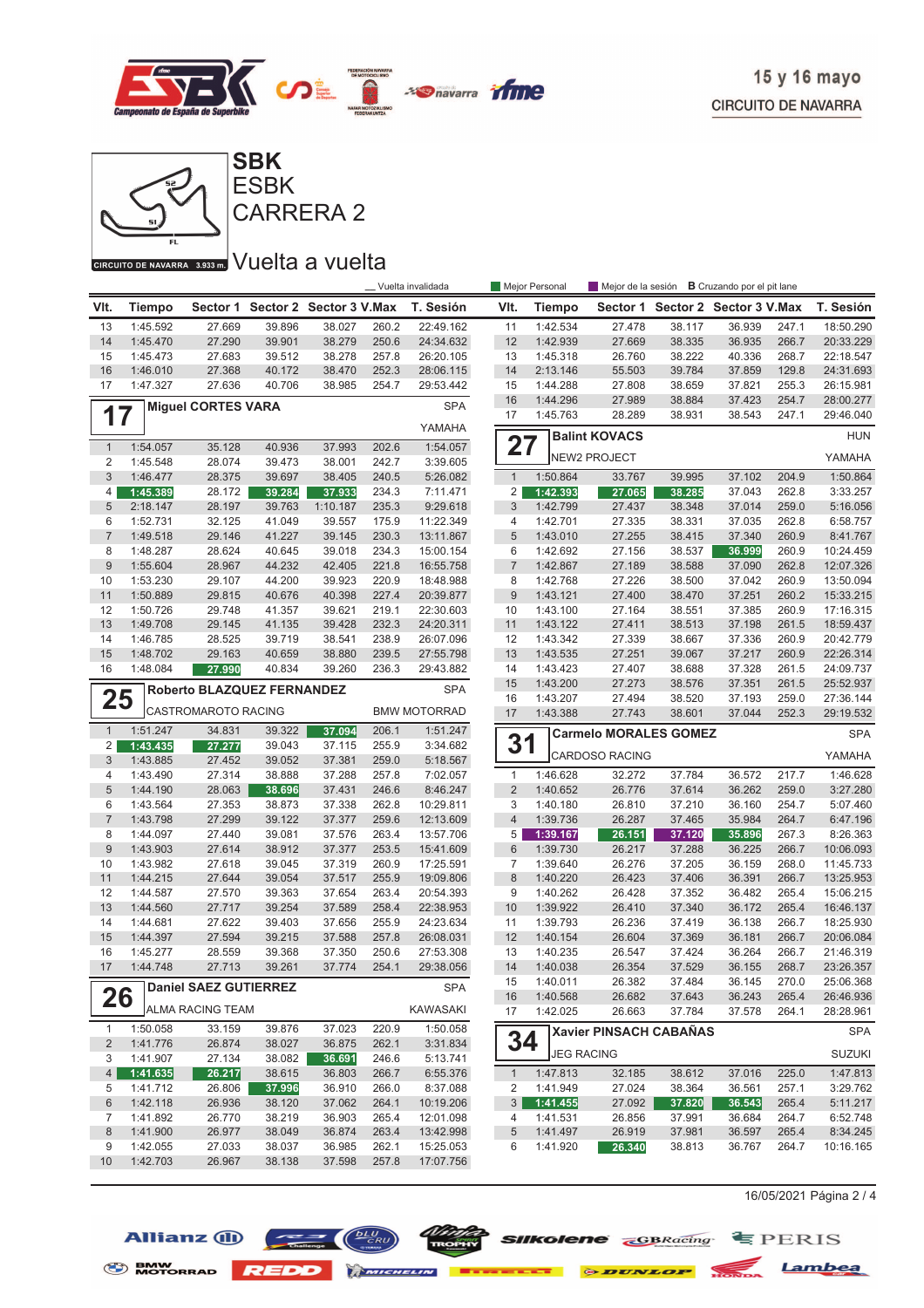



GIRGUITO DE NAVARRA 3.933 m. VUelta a vuelta

| _ Vuelta invalidada                                                                |                       |                                  |                  |                         |                     |                        | Mejor Personal      | Mejor de la sesión       | <b>B</b> Cruzando por el pit lane |                  |                                  |                |                        |
|------------------------------------------------------------------------------------|-----------------------|----------------------------------|------------------|-------------------------|---------------------|------------------------|---------------------|--------------------------|-----------------------------------|------------------|----------------------------------|----------------|------------------------|
| VIt.                                                                               | <b>Tiempo</b>         | Sector 1                         |                  | Sector 2 Sector 3 V.Max |                     | T. Sesión              | VIt.                | Tiempo                   |                                   |                  | Sector 1 Sector 2 Sector 3 V.Max |                | T. Sesión              |
|                                                                                    |                       | <b>Alejandro MEDINA MAYO</b>     |                  |                         |                     | <b>SPA</b>             | 15                  | 1:45.482                 | 27.497                            | 39.932           | 38.053                           | 250.0          | 27:02.485              |
| 55                                                                                 |                       |                                  |                  |                         |                     | <b>KAWASAKI</b>        | 16                  | 1:46.014                 | 28.472                            | 39.695           | 37.847                           | 246.6          | 28:48.499              |
| <b>TEAM SPEED RACING</b><br>$\mathbf{1}$<br>1:46.269<br>37.780<br>36.480<br>32.009 |                       |                                  |                  | 224.1                   | 1:46.269            | 66                     |                     | <b>Philippe LE GALLO</b> |                                   |                  |                                  | <b>FRA</b>     |                        |
| 2                                                                                  | 1:40.925              | 26.935                           | 37.594           | 36.396                  | 266.0               | 3:27.194               |                     |                          | <b>TEAM HONDA LAGLISSE</b>        |                  |                                  |                | <b>HONDA</b>           |
| 3                                                                                  | 1:41.629              | 27.188                           | 37.592           | 36.849                  | 266.7               | 5:08.823               | $\mathbf{1}$        | 2:01.087                 | 38.630                            | 42.078           | 40.379                           | 181.5          | 2:01.087               |
| 4                                                                                  | 1:41.226              | 26.879                           | 37.896           | 36.451                  | 257.1               | 6:50.049               | $\overline{2}$      | 1:52.074                 | 29.667                            | 42.693           | 39.714                           | 216.9          | 3:53.161               |
| 5                                                                                  | 1:41.383              | 26.181                           | 38.509           | 36.693                  | 271.4               | 8:31.432               | 3                   | 1:52.385                 | 30.418                            | 42.276           | 39.691                           | 216.0          | 5:45.546               |
| 6                                                                                  | 1:41.600              | 26.926                           | 38.002           | 36.672                  | 269.3               | 10:13.032              | 4                   | 1:52.868                 | 30.170                            | 42.761           | 39.937                           | 220.4          | 7:38.414               |
| $\overline{7}$                                                                     | 1:41.804              | 26.282                           | 38.835           | 36.687                  | 269.3               | 11:54.836              | 5                   | 1:53.435                 | 30.052                            | 43.097           | 40.286                           | 218.6          | 9:31.849               |
| 8                                                                                  | 1:41.615              | 26.855                           | 37.976           | 36.784                  | 270.7               | 13:36.451              | 6                   | 1:53.392                 | 30.959                            | 42.233           | 40.200                           | 200.4          | 11:25.241              |
| 9                                                                                  | 1:41.797              | 27.095                           | 38.086           | 36.616                  | 269.3               | 15:18.248              | $\overline{7}$      | 1:52.658                 | 29.854                            | 42.724           | 40.080                           | 224.5          | 13:17.899              |
| 10                                                                                 | 1:41.848              | 26.966                           | 38.212           | 36.670                  | 268.7               | 17:00.096              | 8                   | 1:57.622                 | 29.991                            | 44.384           | 43.247                           | 215.1          | 15:15.521              |
| 11                                                                                 | 1:42.214              | 27.104                           | 38.370           | 36.740                  | 268.0               | 18:42.310              | $\boldsymbol{9}$    | 2:01.689                 | 32.064                            | 46.012           | 43.613                           | 215.6          | 17:17.210              |
| 12                                                                                 | 1:42.408              | 27.084                           | 38.396           | 36.928                  | 268.7               | 20:24.718              | 10                  | 2:06.700                 | 36.371                            | 49.484           | 40.845                           | 199.6          | 19:23.910              |
| 13                                                                                 | 1:42.365              | 27.061                           | 38.473           | 36.831                  | 268.7               | 22:07.083              | 11                  | 1:56.063                 | 30.512                            | 43.161           | 42.390                           | 214.7          | 21:19.973              |
| 14<br>15                                                                           | 1:42.326<br>1:42.543  | 27.263                           | 38.285           | 36.778                  | 268.7<br>270.0      | 23:49.409              | 12<br>13            | 1:52.895                 | 29.633<br>30.074                  | 43.157           | 40.105<br>40.204                 | 219.1<br>219.1 | 23:12.868              |
| 16                                                                                 | 1:42.273              | 27.162<br>27.083                 | 38.455<br>38.328 | 36.926<br>36.862        | 268.7               | 25:31.952<br>27:14.225 | 14                  | 1:52.506<br>2:10.504     | 42.120                            | 42.228<br>45.210 | 43.174                           | 135.3          | 25:05.374<br>27:15.878 |
| 17                                                                                 | 1:42.582              | 27.305                           | 38.349           | 36.928                  | 268.0               | 28:56.807              | 15                  | 1:55.621                 | 30.159                            | 44.806           | 40.656                           | 213.9          | 29:11.499              |
|                                                                                    |                       | <b>Christian PALOMARES VILAR</b> |                  |                         |                     | <b>SPA</b>             |                     | <b>Ivo LOPES</b>         |                                   |                  |                                  |                | <b>POR</b>             |
| 57                                                                                 |                       |                                  |                  |                         |                     |                        | 75                  |                          |                                   |                  |                                  |                |                        |
|                                                                                    |                       | <b>TEAM SPEED RACING</b>         |                  |                         |                     | <b>KAWASAKI</b>        |                     |                          | <b>BMW EASYRACE TEAM</b>          |                  |                                  |                | <b>BMW MOTORRAD</b>    |
| 1                                                                                  | 1:49.752              | 34.041                           | 38.641           | 37.070                  | 226.9               | 1:49.752               | $\mathbf{1}$        | 1:47.826                 | 33.323                            | 37.897           | 36.606                           | 213.9          | 1:47.826               |
| $\overline{2}$                                                                     | 1:41.878              | 26.838                           | 38.037           | 37.003                  | 266.0               | 3:31.630               | $\overline{2}$      | 1:41.193                 | 27.119                            | 37.948           | 36.126                           | 247.1          | 3:29.019               |
| 3                                                                                  | 1:42.089              | 27.020                           | 37.981           | 37.088                  | 262.1               | 5:13.719               | 3                   | 1:40.533                 | 26.779                            | 37.535           | 36.219                           | 269.3          | 5:09.552               |
| $\overline{4}$                                                                     | 1:42.197              | 27.189                           | 38.026           | 36.982                  | 256.5               | 6:55.916               | $\overline{4}$      | 1:39.654                 | 26.514                            | 37.208           | 35.932                           | 270.7          | 6:49.206               |
| 5                                                                                  | 1:42.053              | 26.882                           | 38.095           | 37.076                  | 267.3               | 8:37.969               | 5                   | 1:39.900                 | 26.499                            | 37.428           | 35.973                           | 266.7          | 8:29.106               |
| $6\phantom{.}$                                                                     | 1:41.963              | 26.973                           | 38.015           | 36.975                  | 264.7               | 10:19.932              | 6                   | 1:40.035                 | 26.702                            | 37.473           | 35.860                           | 262.8          | 10:09.141              |
| $\overline{7}$<br>8                                                                | 1:41.984<br>1:42.385  | 26.928<br>26.302                 | 38.014<br>38.818 | 37.042<br>37.265        | 266.7<br>266.7      | 12:01.916              | $\overline{7}$<br>8 | 1:40.268                 | 26.610<br>26.498                  | 37.405<br>37.421 | 36.253<br>36.136                 | 267.3<br>266.7 | 11:49.409<br>13:29.464 |
| 9                                                                                  | 1:41.754              | 27.015                           | 37.822           | 36.917                  | 263.4               | 13:44.301<br>15:26.055 | 9                   | 1:40.055<br>1:40.171     | 26.592                            | 37.330           | 36.249                           | 266.0          | 15:09.635              |
| 10                                                                                 | 1:41.738              | 26.219                           | 38.401           | 37.118                  | 264.1               | 17:07.793              | 10                  | 1:40.696                 | 26.627                            | 37.400           | 36.669                           | 264.7          | 16:50.331              |
| 11                                                                                 | 1:42.087              | 27.011                           | 38.022           | 37.054                  | 264.1               | 18:49.880              | 11                  | 1:40.484                 | 26.682                            | 37.465           | 36.337                           | 267.3          | 18:30.815              |
| 12                                                                                 | 1:42.725              | 27.465                           | 38.076           | 37.184                  | 265.4               | 20:32.605              | 12                  | 1:40.269                 | 26.581                            | 37.394           | 36.294                           | 264.1          | 20:11.084              |
| 13                                                                                 | 1:42.220              | 27.093                           | 37.978           | 37.149                  | 262.8               | 22:14.825              | 13                  | 1:40.229                 | 26.720                            | 37.410           | 36.099                           | 264.1          | 21:51.313              |
| 14                                                                                 | 1:42.480              | 27.081                           | 38.191           | 37.208                  | 262.8               | 23:57.305              | 14                  | 1:39.858                 | 26.479                            | 37.260           | 36.119                           | 267.3          | 23:31.171              |
| 15                                                                                 | 1:42.797              | 27.308                           | 38.232           | 37.257                  | 262.8               | 25:40.102              | 15                  | 1:39.995                 | 26.469                            | 37.341           | 36.185                           | 268.0          | 25:11.166              |
| 16                                                                                 | 1:43.362              | 26.760                           | 39.098           | 37.504                  | 262.1               | 27:23.464              | 16                  | 1:40.321                 | 26.700                            | 37.364           | 36.257                           | 266.7          | 26:51.487              |
| 17                                                                                 | 1:43.712              | 27.343                           | 38.783           | 37.586                  | 260.9               | 29:07.176              | 17                  | 1:40.250                 | 26.484                            | 37.547           | 36.219                           | 265.4          | 28:31.737              |
|                                                                                    |                       | <b>Nicholas Peter EDGELEY</b>    |                  |                         |                     | <b>GBR</b>             |                     |                          | <b>Naomichi URAMOTO</b>           |                  |                                  |                | <b>JAP</b>             |
| 62<br>MONEX TEAM EDGE RST                                                          |                       |                                  |                  |                         | <b>BMW MOTORRAD</b> | 94                     |                     | <b>JEG RACING</b>        |                                   |                  |                                  |                |                        |
| $\mathbf{1}$                                                                       | 1:56.858              | 35.831                           | 42.052           | 38.975                  | 191.8               | 1:56.858               | $\mathbf{1}$        | 1:47.762                 | 32.503                            | 38.537           | 36.722                           | 216.9          | 1:47.762               |
| 2                                                                                  | 1:46.153              | 27.399                           | 40.517           | 38.237                  | 244.9               | 3:43.011               | $\overline{c}$      | 1:40.412                 | 26.080                            | 37.999           | 36.333                           | 268.7          | 3:28.174               |
| 3                                                                                  | 1:46.388              | 28.508                           | 39.922           | 37.958                  | 241.6               | 5:29.399               | $\sqrt{3}$          | 1:40.601                 | 26.632                            | 37.559           | 36.410                           | 268.0          | 5:08.775               |
| 4                                                                                  | 1:45.766              | 28.084                           | 39.688           | 37.994                  | 248.8               | 7:15.165               | 4                   | 1:40.184                 | 25.958                            | 37.872           | 36.354                           | 268.0          | 6:48.959               |
| 5                                                                                  | 1:46.326              | 28.154                           | 39.886           | 38.286                  | 246.6               | 9:01.491               | 5                   | 1:40.117                 | 25.859                            | 37.897           | 36.361                           | 267.3          | 8:29.076               |
| 6                                                                                  | 1:45.969              | 28.239                           | 39.856           | 37.874                  | 243.8               | 10:47.460              | 6                   | 1:40.987                 | 27.176                            | 37.594           | 36.217                           | 254.7          | 10:10.063              |
| 7                                                                                  | 1:46.840              | 28.658                           | 39.981           | 38.201                  | 244.9               | 12:34.300              | $\overline{7}$      | 1:40.368                 | 26.015                            | 38.093           | 36.260                           | 270.7          | 11:50.431              |
| 8                                                                                  | 1:45.526              | 27.380                           | 40.027           | 38.119                  | 248.3               | 14:19.826              | 8                   | 1:40.084                 | 26.588                            | 37.329           | 36.167                           | 269.3          | 13:30.515              |
| 9                                                                                  | 1:46.215              | 28.492                           | 39.778           | 37.945                  | 246.0               | 16:06.041              | 9                   | 1:40.228                 | 26.005                            | 37.915           | 36.308                           | 269.3          | 15:10.743              |
| 10                                                                                 | 1:45.726              | 28.107                           | 39.686           | 37.933                  | 246.0               | 17:51.767              | 10                  | 1:40.488                 | 26.550                            | 37.507           | 36.431                           | 268.0          | 16:51.231              |
| 11                                                                                 | 1:46.738              | 28.353                           | 39.889           | 38.496                  | 244.3               | 19:38.505              | 11                  | 1:40.269                 | 26.422                            | 37.553           | 36.294                           | 268.0          | 18:31.500              |
| 12<br>13                                                                           | 1:53.695B<br>1:50.281 | 29.334<br>31.098                 | 40.618<br>40.730 | 43.743<br>38.453        | 227.4<br>182.7      | 21:32.200<br>23:22.481 | 12<br>13            | 1:40.228<br>1:40.388     | 25.961<br>26.600                  | 38.098<br>37.512 | 36.169<br>36.276                 | 268.0<br>270.0 | 20:11.728<br>21:52.116 |
| 14                                                                                 | 1:54.522              | 28.033                           | 42.385           | 44.104                  | 248.8               | 25:17.003              | 14                  | 1:39.998                 | 25.732                            | 38.072           | 36.194                           | 270.7          | 23:32.114              |
|                                                                                    |                       |                                  |                  |                         |                     |                        |                     |                          |                                   |                  |                                  |                |                        |

 $16/05/2021$  Página 3 / 4



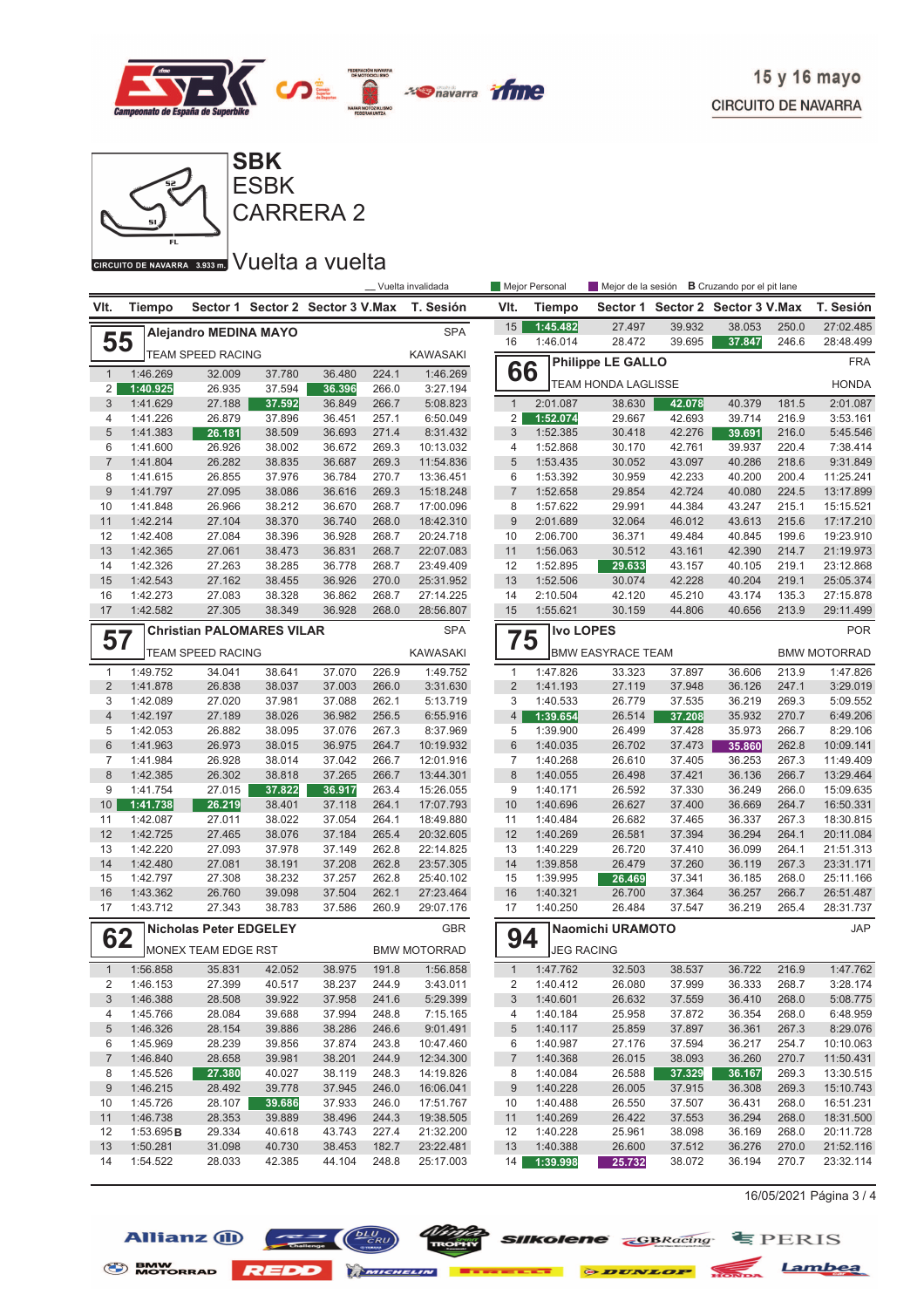



CIRCUITO DE NAVARRA 3.933 m. VUEIta a vuelta

|                                                     |               |          |          |                |       | _ Vuelta invalidada |      | Mejor Personal | Mejor de la sesión <b>B</b> Cruzando por el pit lane |                                  |           |
|-----------------------------------------------------|---------------|----------|----------|----------------|-------|---------------------|------|----------------|------------------------------------------------------|----------------------------------|-----------|
| VIt.                                                | <b>Tiempo</b> | Sector 1 | Sector 2 | Sector 3 V.Max |       | T. Sesión           | VIt. | Tiempo         |                                                      | Sector 1 Sector 2 Sector 3 V.Max | T. Sesión |
| 15                                                  | 1:40.152      | 25.824   | 38.019   | 36.309         | 270.0 | 25:12.266           |      |                |                                                      |                                  |           |
| 16                                                  | 1:40.279      | 25.998   | 38.097   | 36.184         | 269.3 | 26:52.545           |      |                |                                                      |                                  |           |
| 17                                                  | 1:40.508      | 25.926   | 37.795   | 36.787         | 270.7 | 28:33.053           |      |                |                                                      |                                  |           |
| <b>Oscar GUTIERREZ IGLESIAS</b><br><b>SPA</b><br>99 |               |          |          |                |       |                     |      |                |                                                      |                                  |           |
| <b>SP57 RACING TEAM</b><br>YAMAHA                   |               |          |          |                |       |                     |      |                |                                                      |                                  |           |
|                                                     | 1:48.309      | 33.917   | 38.019   | 36.373         | 214.7 | 1:48.309            |      |                |                                                      |                                  |           |
| 2                                                   | 1:41.537      | 26.893   | 38.181   | 36.463         | 267.3 | 3:29.846            |      |                |                                                      |                                  |           |
| 3                                                   | 1:40.204      | 26.755   | 37.410   | 36.039         | 264.7 | 5:10.050            |      |                |                                                      |                                  |           |
| $\overline{4}$                                      | 1:40.033      | 26.457   | 37.419   | 36.157         | 274.1 | 6:50.083            |      |                |                                                      |                                  |           |
| 5                                                   | 1:39.823      | 25.739   | 37.826   | 36.258         | 272.7 | 8:29.906            |      |                |                                                      |                                  |           |
| 6                                                   | 1:40.983      | 26.493   | 37.748   | 36.742         | 272.7 | 10:10.889           |      |                |                                                      |                                  |           |
| 7                                                   | 1:40.154      | 26.337   | 37.491   | 36.326         | 272.0 | 11:51.043           |      |                |                                                      |                                  |           |
| 8                                                   | 1:40.508      | 26.516   | 37.584   | 36.408         | 272.7 | 13:31.551           |      |                |                                                      |                                  |           |
| 9                                                   | 1:40.762      | 26.636   | 37.762   | 36.364         | 270.0 | 15:12.313           |      |                |                                                      |                                  |           |
| 10                                                  | 1:40.909      | 26.600   | 37.982   | 36.327         | 268.7 | 16:53.222           |      |                |                                                      |                                  |           |
| 11                                                  | 1:41.321      | 26.684   | 37.937   | 36.700         | 271.4 | 18:34.543           |      |                |                                                      |                                  |           |
| 12                                                  | 1:41.626      | 27.017   | 37.998   | 36.611         | 271.4 | 20:16.169           |      |                |                                                      |                                  |           |
| 13                                                  | 1:41.406      | 26.873   | 37.837   | 36.696         | 271.4 | 21:57.575           |      |                |                                                      |                                  |           |
| 14                                                  | 1:41.868      | 26.878   | 38.262   | 36.728         | 268.7 | 23:39.443           |      |                |                                                      |                                  |           |
| 15                                                  | 1:42.102      | 26.871   | 38.055   | 37.176         | 268.0 | 25:21.545           |      |                |                                                      |                                  |           |
| 16                                                  | 1:41.777      | 26.968   | 38.055   | 36.754         | 267.3 | 27:03.322           |      |                |                                                      |                                  |           |
| 17                                                  | 1:42.094      | 27.202   | 38.024   | 36.868         | 269.3 | 28:45.416           |      |                |                                                      |                                  |           |

Allianz (i)  $\left(\frac{\sqrt{L}U}{cRU}\right)$   $\left(\frac{DUV}{cRU}\right)$  sukolene  $\sum_{\text{GBRacing}}$   $\equiv$  PERIS BMW NOTORRAD REDD MINIMUM EXECUTE & DUNLOP NOTION Lambea

16/05/2021 Página 4 / 4